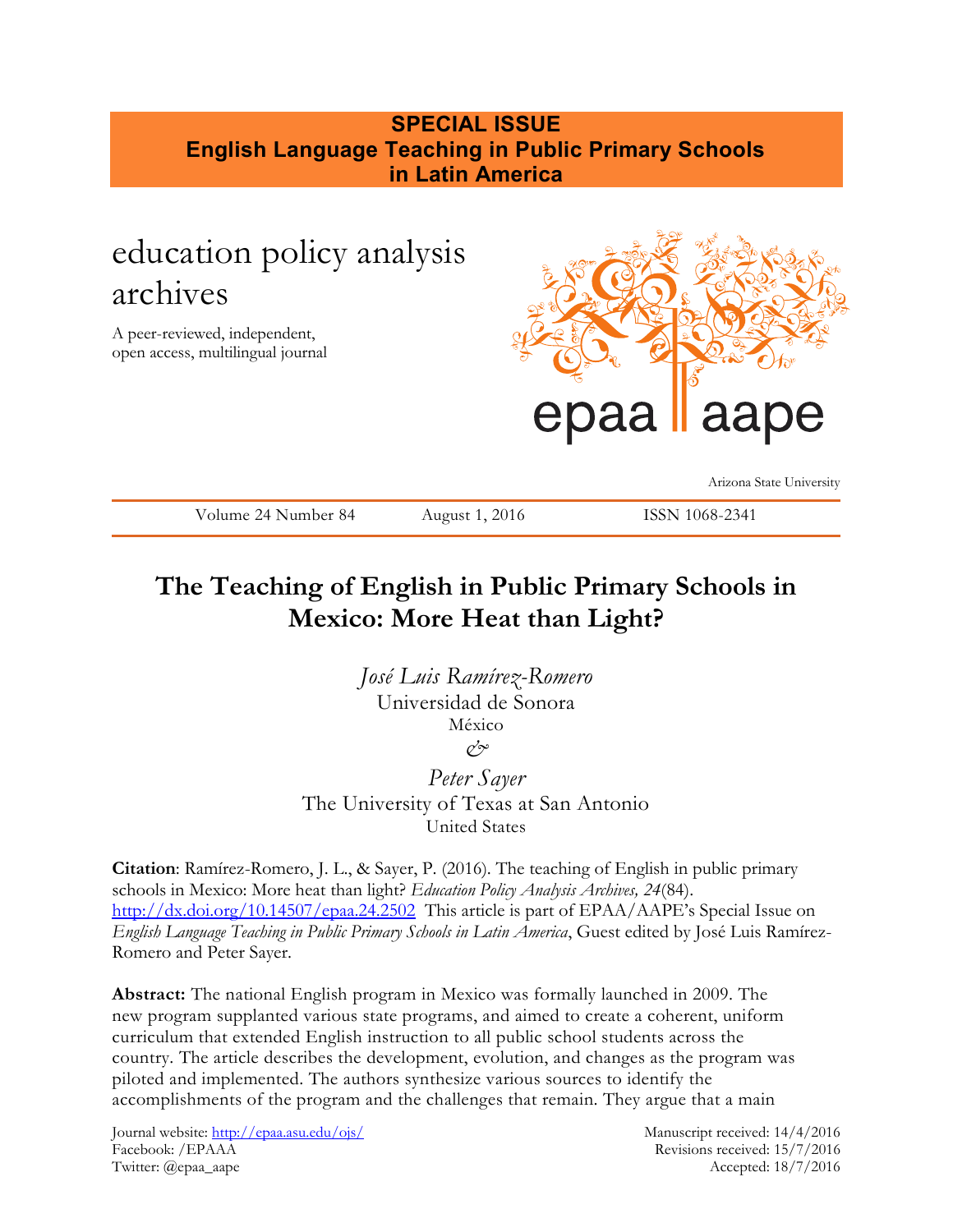concern, from a policy perspective, is that the program has not been conceptualized as part of a broader coherent language education policy, and that the program has been implemented not as an education policy, but as a series administrative and fiscal actions. Hence, while the program has succeeded in expanding access to English in public schools, it has not had continuity and has been characterized by inconsistency and change. **Keywords**: National English program, Mexico, PRONI, PNIEB, primary English language teaching

## **La enseñanza del inglés en las primarias públicas de México: ¿Más ruido que nueces?**

**Resumen:** El Programa Nacional de Inglés inició formalmente en México en 2009. El nuevo programa reemplazó varios programas estatales y tenía como objetivo la creación de un curriculum coherente y uniforme que permitiese extender la enseñanza del inglés a todos los estudiantes de las primarias públicas del país. El artículo describe el desarrollo, la evolución y los cambios del programa, así como los logros que ha tenido y los retos que, de acuerdo a diversos autores, aún debe enfrentar. Los autores sostienen que el problema principal del programa, desde la perspectiva política, es que no ha sido conceptualizado ni implementado como parte de una política lingüístico-educativa más amplia y coherente, sino que ha limitado a una serie de acciones administrativas y fiscales. Por lo tanto, si bien el programa ha ampliado el acceso al inglés en las primarias públicas, ha carecido de continuidad y se ha caracterizado por su inconsistencia y falta de solidez en los cambios. **Palabras-clave:** Programa Nacional de Inglés; México; PRONI; PNIEB; enseñanza del inglés; primarias públicas

#### **O ensino de Inglês em escolas primárias públicas no México: Mais calor do que luz?**

**Resumo:** O programa nacional de Inglês no México foi lançado formalmente em 2009. O novo programa suplantou vários programas estaduais, que teve como objetivo criar um currículo coerente, uniforme, que estendia instruções de Inglês para todos os estudantes de escolas públicas ao redor do país. O artigo descreve o desenvolvimento, evolução, e mudanças em como o programa era implementado e direcionado. O autor sintetiza várias fontes para identificar as realizações do programa e os desafios que permanecem. Eles argumentam que a principal preocupação, de uma perspectiva política, é que o programa não tem sido conceituado como parte de uma ampla e coerente política de ensino da língua, e que o programa não foi implementado como uma política educacional, mas como uma série administrativa e ações fiscais. Assim, enquanto o programa tem sucedido em expandir o acesso ao Inglês em escolas públicas, não teve continuidade e foi caracterizado por inconsistência e mudança.

**Palavras-chave:** Programa nacional de Inglês; México; PRONI; PNIEB; ensino de língua Inglesa primária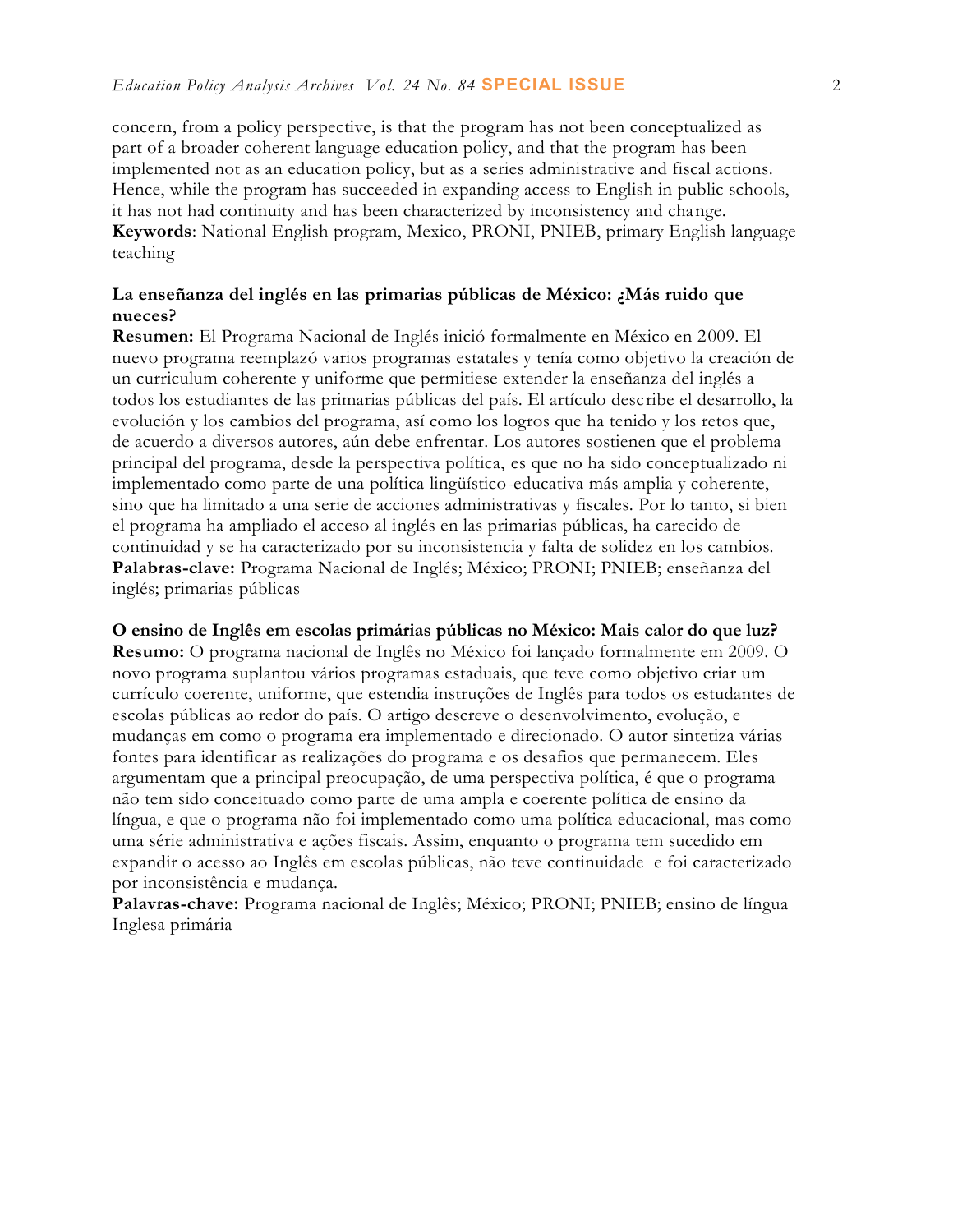#### **Introduction**

During its relatively short history, the teaching of English in public primary schools in Mexico has had successes, undergone various changes, and experienced setbacks and problems. In this sense, the issues confronting the implementation of the national English program in basic education mirrors those confronting the entire Mexican education system, as well as those faced in other countries in Latin America (see other articles in this special issue). In this article, we will describe and analyze the evolution and current situation of the Mexican *Programa Nacional de Inglés*  (PRONI). The analysis is based on the results of two national studies on the teaching of English in primary public schools in Mexico coordinated by both authors (Ramírez, 2015a, 2015b; Sayer, 2015), as well as secondary sources and additional information we have gathered.

We begin by presenting a brief description of the Mexican context, followed by a schematic analysis of the structure and situation of the Mexican educational system, that will help readers contextualize the information and have a better understanding of the role that EFL plays in the overall system. Next, we review the official Mexican policy on EFL, followed by a description of the historical development of public primary ELT programs in the country, an analysis of the expansion and coverage of the program, a description of the current program, and a portrait of EFL primary education teachers and their working conditions. The article closes with a discussion of the main problems and accomplishments of Mexican EFL programs for public primary education, as well as some conclusions.

#### **A Brief Description of the Mexican Context**

Demographically speaking, Mexico is a relatively young country. According to the projections of the National Council of Population (CONAPO), by 2016 the country will have a population of 122 million people with an annual growth rate of 1.03%. In 2013, 29% of the population was between the ages of 3 and 17, with projections that by 2020, the population of greater importance will be the working age population (ages 15 to 65), which will reach roughly 82.6 million persons (CONAPO, 2015).

With regard to the present socio-economical context, Mexico is experiencing a crisis characterized by a high degree of public mistrust of their political leaders and institutions; rising crime rates and high levels of violence; the slide of the peso against the US dollar<sup>1</sup> and the fall of oil prices, that in turn could generate a rise in the price of imports and consumer products. Moreover, according to a report by the National Institute of Statistics, Geography and Information (INEGI, 2015a), almost eight out of every 10 Mexican citizen (79.5%) could be classified as poor and vulnerable, 72% of the total Mexican population has at least one social deficiency or requirement, and at least 4% of Mexicans live on an income per capita below 1.25 USD per day.

#### **Organization of the National Education System**

 $\overline{a}$ 

The Mexican educational system is divided into public or private schools, according to the source of funding, and encompasses three types of educational subsystems: basic education, uppermiddle education, and higher education, of which the first two constitute compulsory education

<sup>&</sup>lt;sup>1</sup> According to Jiménez (2016), in the last two years, the Mexican peso has experienced a 33.82 % devaluation against the USD.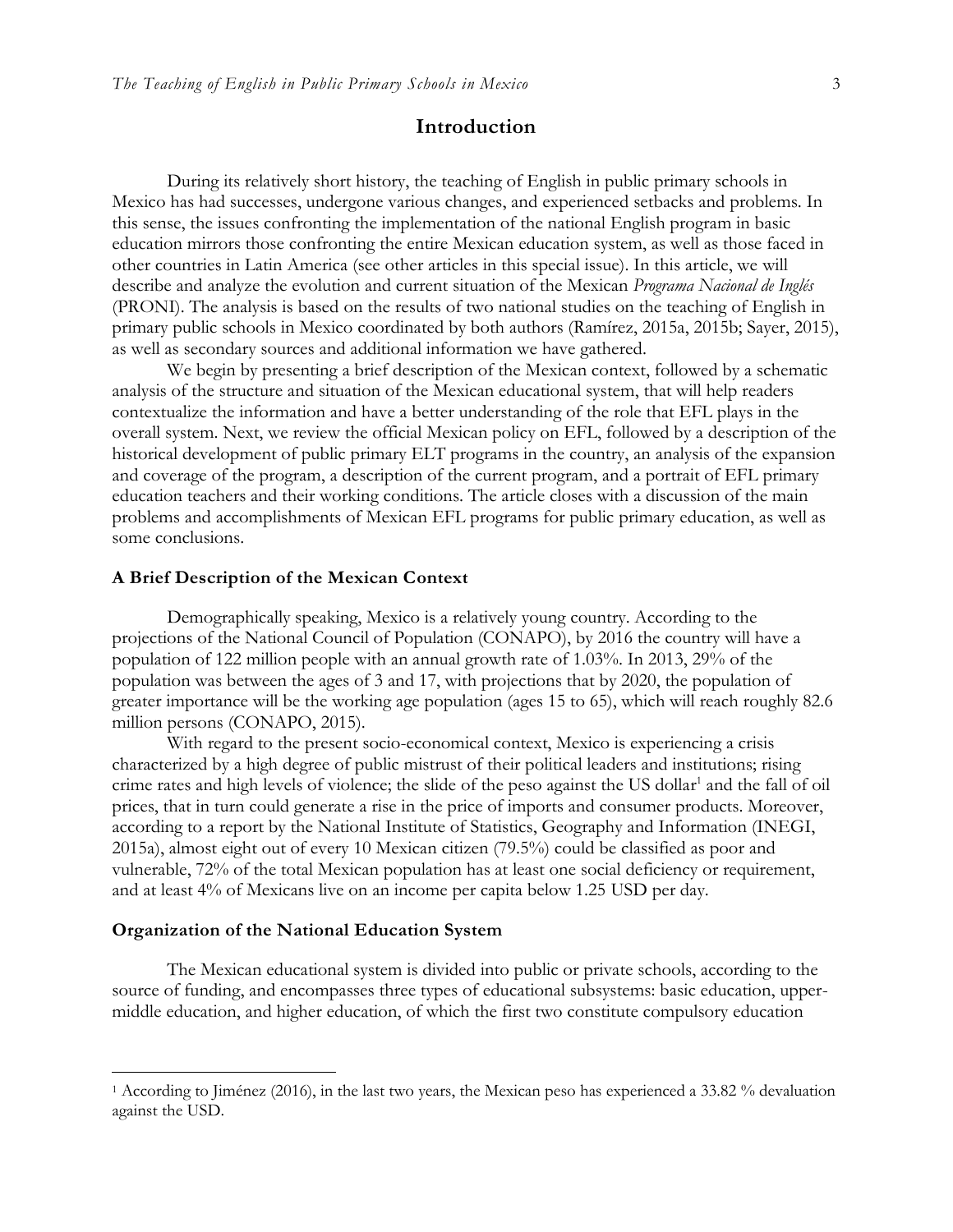(grades K-12). Additionally, the system includes programs for early childhood education, special education, adult education, and job training (SEP, 2015).

Basic education consists of pre-school, primary, and secondary levels. The typical or ideal ages to study each level are: 3-5 years old for preschool, ages 6-11 for primary school, and 12-14 for secondary, although most students enrolled in the secondary level are aged 15 to 17. Higher education is divided into undergraduate education, graduate education, and job training, and encompasses the following types of institutions: universities, technology institutes, normal (teacher training) schools, and job or occupational training.

#### **The Current State of the Mexican Education System**

The current state of the Mexican education system, although slightly better than what existed in the last century, is far from desirable. According to the Mexican Ministry of Education (SEP), the average educational level of the Mexican population is 9.1, which is equivalent to the last grade of secondary education. For children aged 3 to 14 during 2014-2015, the net enrollment rate was 94.8%, the completion rate 98.2%, the coverage of children 96.6%, and the illiteracy rate 5.7% (SEP, 2015).

Furthermore, students' absorption and coverage decrease as they move higher in the education system. Of Mexicans 15 years and older, 5.4 million cannot read or write, and nearly 3.4 million people were enrolled only in the first two years of primary education. Thus, Narro-Robles and Moctezuma-Navarro (2012) argue that the number of Mexicans who could be considered functionally illiterate is actually about 8.8 million. Finally, the quality of education still leaves much to be desired, judging by the results achieved by Mexican students on international tests (cf. recent PISA results; Hopkins, Ahtaridou, Matthews & Posner, 2007), among other indicators.

#### **Primary Schools in Mexico**

According to the results of 2015 government report called the *Evaluation of Basic Conditions for Teaching and Learning* (INEE, 2015), serious problems of inequality exist within primary schools in Mexico. For instance, during the 2013-2014 school year, 26% of students received their books almost three months or more after the first day of school and 37% never received them at all. The infrastructure of the school buildings themselves varies significantly: 17% of students took classes in schools that did not have restrooms for students; 26% of schools had five or more infrastructure problems that put children's security at risk, such as broken windows and non-working electrical and plumbing, as well as low quality infrastructure in stairs, guardrails, roofs, walls, and ground floors. 84% of all primary schools in Mexico have at least one of these problems. Likewise, more than 20% of the students, and a similar number of teachers, did not have desks or chairs in good condition. The report found that class time is also more likely to be disrupted in poorer schools: 23% of schools experienced some sort of teachers´ rotation, 23% of schools suspended classes for nonofficial reasons, and only 75% of class time was devoted to teaching and learning activities. In the case of rural schools, the situation is even worse in almost all of the aspects the report measured.

In addition, the Mexican educational system is currently experiencing major turmoil. Since 2008, the Mexican government has been attempting to launch a major educational reform in basic education. In 2013, the Mexican Congress approved an education reform bill, a series of secondary laws known as the *Ley del Servicio Profesional Docente* (LSPD), based on the president´s justification that it would improve the quality of Mexican education (British Council, 2015). However, this reform has faced strong opposition from one of the main teacher union groups. Their chief criticism is that the educational reform has become a mere administrative reform whose principle aim is to evaluate the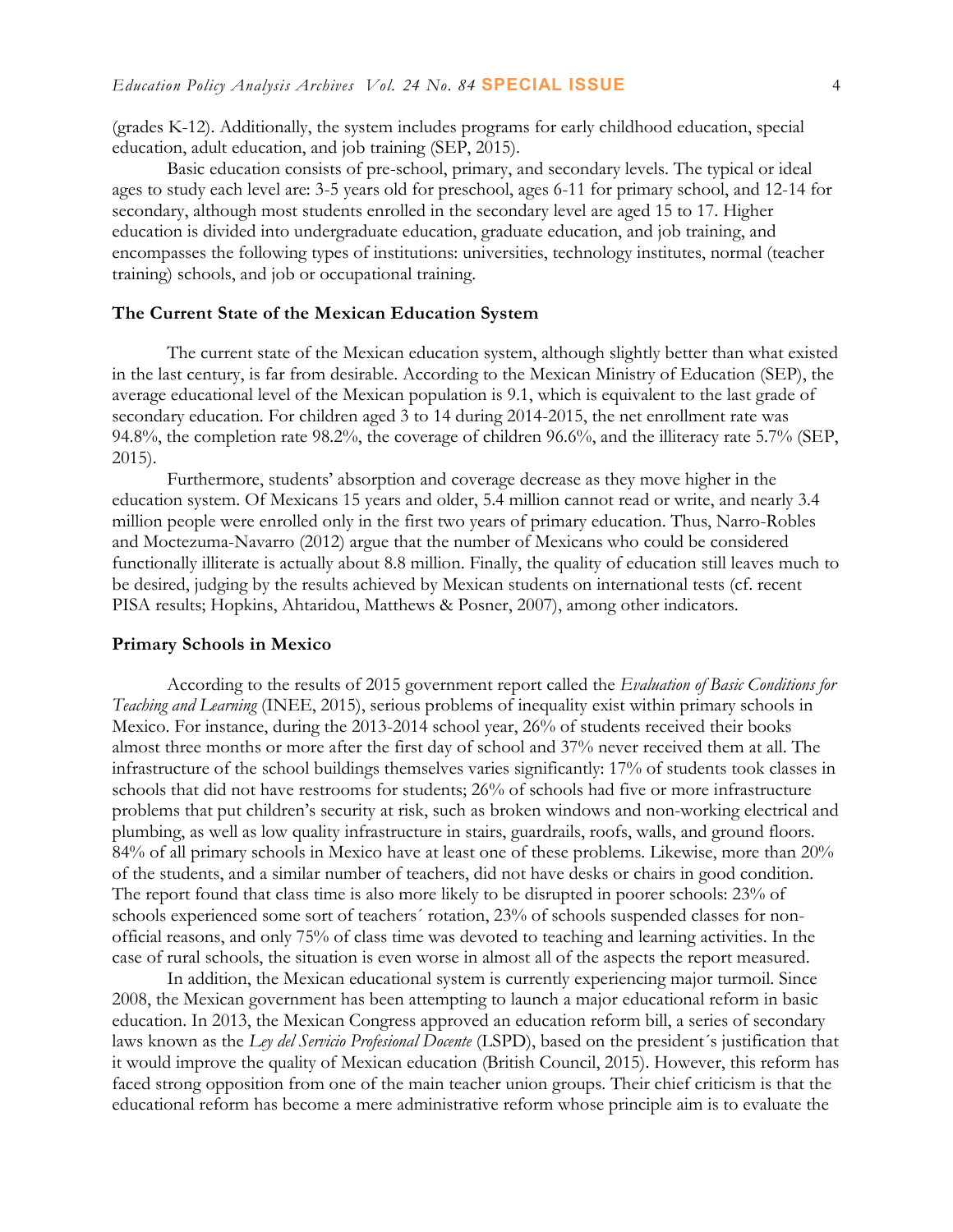teachers. In addition, many academics have questioned the evaluation criteria, mechanisms, and practices for being punitive, deficient, and unreliable. The proposed reform has also been severely criticized by academic experts, such as Gil-Anton (2015), Díaz-Barriga (2015), and more than 68% of the members of the Mexican Education Research Association (COMIE) for imposing changes without teachers' participation, for paying greater attention to trying to control and discipline the teachers, and for forcing them to take the evaluations to the extreme. The evaluation of teachers then, and the so-called educational reform by extension, has been, as Hernández-Navarro (2016) argued, more a punitive act than a pedagogical one. In the summer of 2016 protests by teachers in several states led to the arrest of union leaders and some violent clashes between teachers, citizens who supported them, and the police. Thus, despite government officials' optimism, Mexican education in general and basic education in particular are facing hard times and heated pressure, and it is difficult to see the light at the end of the tunnel.

## **Historical Development of Public Primary ELT Programs in Mexico<sup>2</sup>**

For many years, the official teaching of English in public institutions in Mexico was limited to middle and high school levels. However, since the early 1990s, as part of a worldwide movement supported by the idea that earlier incorporation would result in better and more permanent learning. In response to pressure from international organizations of the same school of thought, several attempts to incorporate the teaching of English in public primary schools have occurred.

In this section, we will describe and analyze the main characteristics and features of the most important programs for teaching EFL that have been implemented in Mexico in public primary education. Since the 1990s, there have been at least five types of EFL programs for Mexican public primary schools, namely: the state programs, *English Enciclomedia*, the National English Program in Basic Education (PNIEB), the Program for Strengthening the Quality of Basic Education (PFCEB), and the National English Program (PRONI).

#### **The State Programs**

 $\overline{a}$ 

Starting in the 1990s, five states launched the first programs to teach English in public elementary schools. From 2000-03, an additional 13 states also began programs, and in the subsequent few years four more states had enacted programs, so that by 2010 there were 22 out of 31 states with some kind of local English program in basic education (SEP, 2010). It is important to note that even though all state programs sought to promote the learning of English in their public primary schools, there were significant differences among them regarding the years each program was put into operation, the programs' names, the actual numbers of students participating in the programs, the curriculum guidelines, the approaches and methodologies for teaching, the educational materials and the number of hours for EFL classes, as well as the preparation for and recruitment of teachers (Castañedo & Davies, 2004; Davies, 2009; SEP, 2010). However, such heterogeneity was expected since each state regulated, distributed, organized and financed their own programs without having a common axis or at least guidelines to follow.

Among the main achievements of the state programs, three in particular are noteworthy. First, they intended to provide access to students from Mexican public schools, usually the most disadvantaged students, with knowledge and skills in English previously only available to students of

<sup>2</sup> Parts of this section were taken from Ramírez-Romero, Pamplón-Irigoyen, Chuc, Dzul-Escamilla, & Paredes (2015).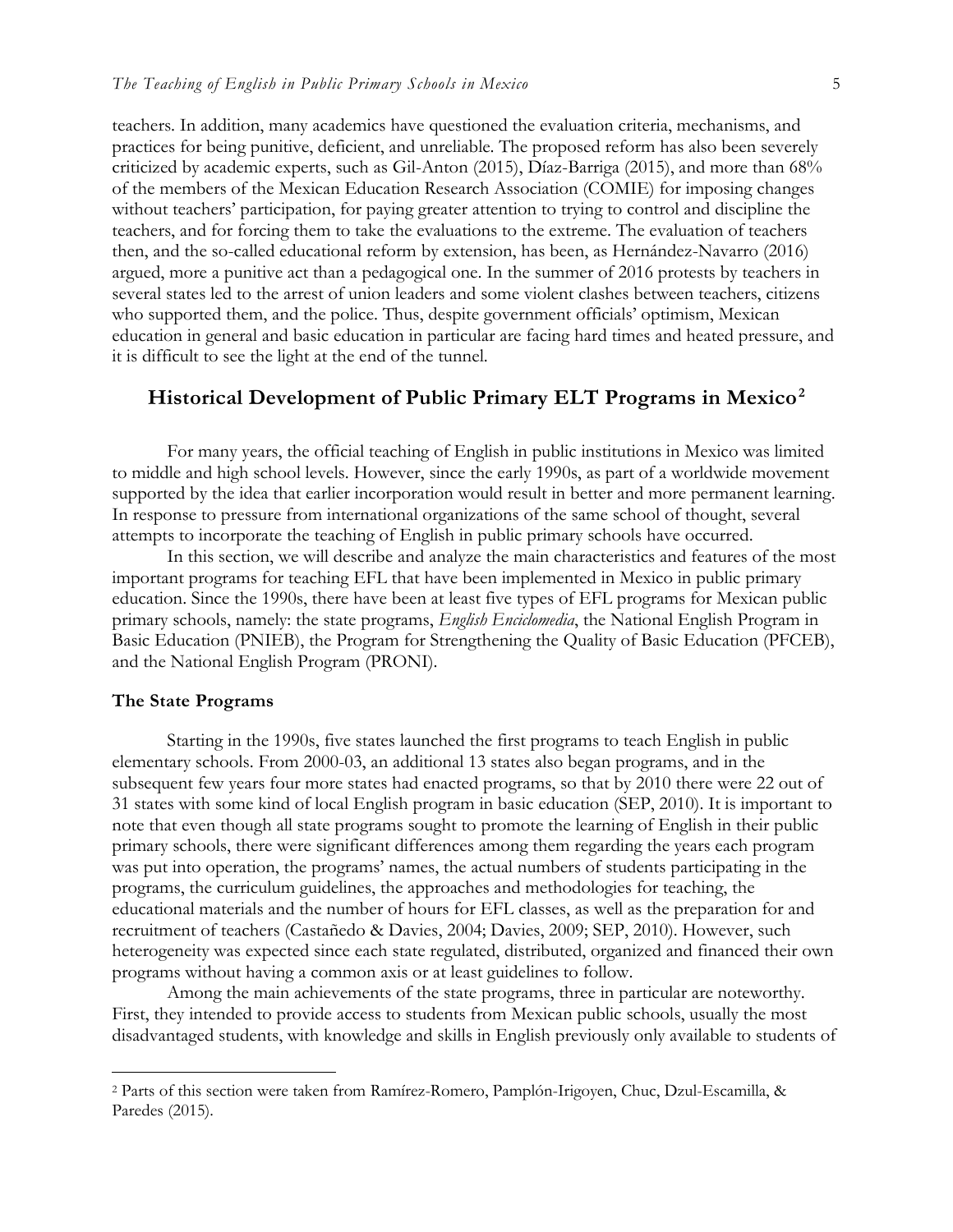private institutions, usually the most privileged. Another major achievement was that these programs facilitated discussion about the need to incorporate English as a subject in the school curriculum and to demonstrate that learning English was possible and feasible for any student, and thus they set a precedent which facilitated the subsequent approval of the national program. A third major achievement of some of the state programs was that they established an organizational structure which expedited the implementation of the subsequent national program.

Unfortunately, most state programs had a relatively short lifespan, with the great majority initiated in 2000 and replaced by a national program in 2009. In addition, the programs were never systematically evaluated. Some of the main problems that most state programs faced included:

- Recruitment and employment status of teachers: in almost all cases, English teachers were hired on temporary contracts and were granted few or no benefits and rights, which in turn caused high teacher turnover.
- Teacher education and training: a significant percentage of those who were hired had no teaching experience and/or training to teach English, and very few states developed a training plan for their teachers. In most cases, the training of teachers was left to publishers, embassies, and international organizations associated with embassies.
- The lack of an official curriculum: the vast majority of states did not have a curriculum that provided guidelines for EFL teachers; therefore, most teachers planned their classes based almost entirely on the textbooks.
- Unavailability of textbooks: unlike the textbooks for other subjects, EFL textbooks were not free and often were only available several months after the beginning of the school year.
- A "peripheral" subject: EFL courses were marginalized and lacked connections with the regular curriculum.
- Frequent changes in the schools or grades served: several states experimented with various schemes of attention, sometimes leaving groups or intermediate generations unattended or disrupting the education of those who had already received a course.
- Incomplete coverage: in most states, the program reached less than  $10\%$  of the school population, and tended to favor students in the state capitals or major cities, leaving virtually neglected small towns and marginalized areas.

#### **Inglés Enciclomedia**

A second type of program was *Inglés Enciclomedia*, part of a broader program called *Enciclomedia*. The *Enciclomedia* program was designed in 2001, formally presented in 2003, piloted in the 2005-2006 school year in 13 states (SEP, 2006a), and ended in 2011. The program had two major components: specially designed software that included the digitalization of fifth and sixth grade textbooks for all subjects, with links to various multimedia resources that complemented textbook contents; and the necessary hardware to run the software, which included a computer, an electronic whiteboard and a projector, for each classroom participating in the program.

At first, the program included only the contents for Spanish, mathematics, history, geography, and civic education courses, but in the 2005-2006 school year *Inglés Enciclomedia* was piloted with sixth grade students in 13 states. The main goals were, according to SEP (2006a), "to determine the feasibility of the program and to help students to have an initial contact with English"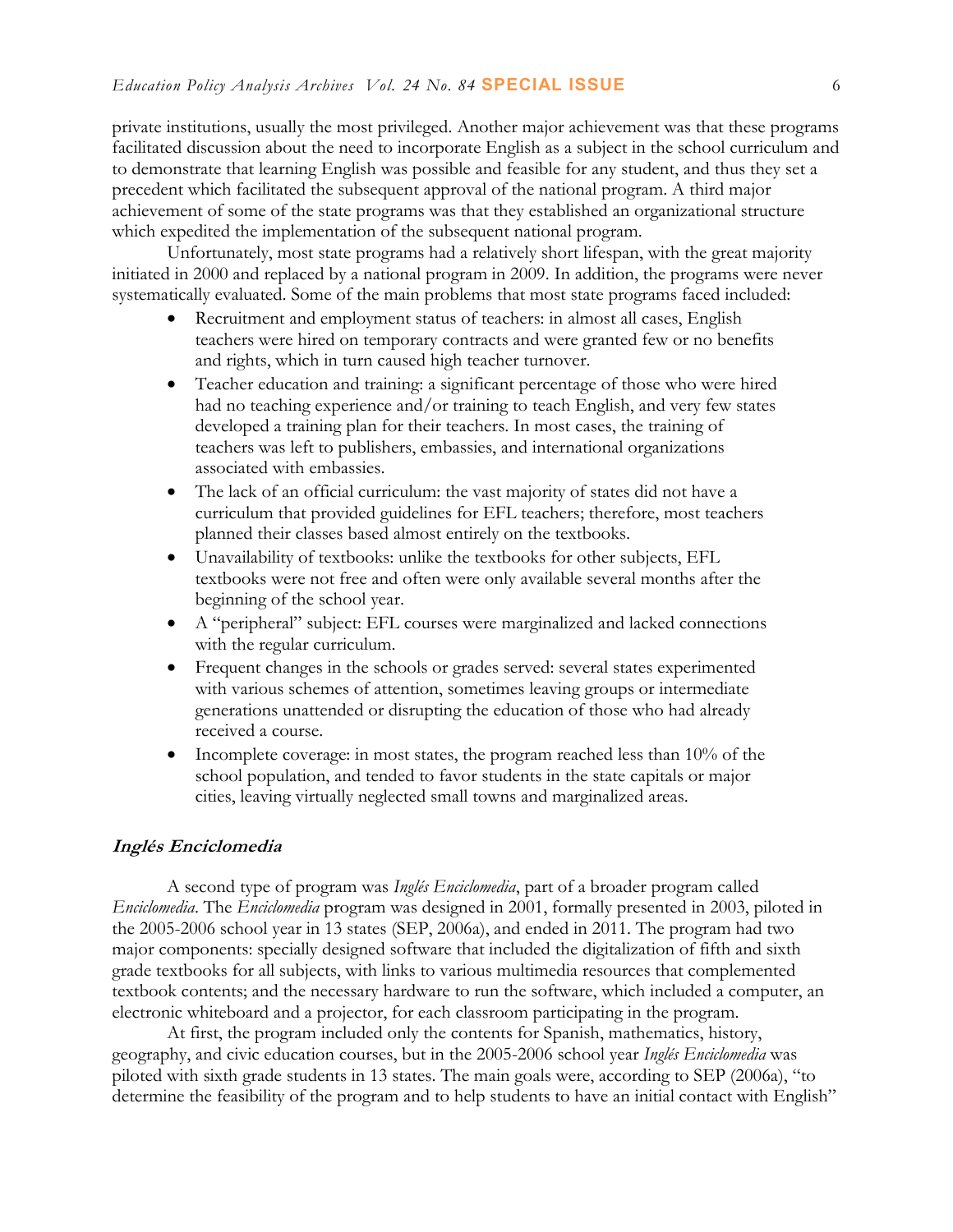(p. 23). The materials were designed for sixth grade students and could be reviewed in two 50 minute sessions per week, covering one unit per month. The implicit assumption was that by using these materials, regular teachers could teach English to their students even if they themselves did not know English. Accordingly, it was designed to be semi-autodidactic, and the manual claimed that the *Enciclomedia* materials were prepared so that teachers and students could learn English together (SEP, 2006b).

Even though students liked the general *Enciclomedia* program and the materials were attractive, *Inglés Enciclomedia* presented problems. One was the naiveté of believing that by using technology teachers and students could learn English at the same time, without any guidance and support other than the materials. Most regular teachers, since they did not know English, could not help students with language questions as they arose, nor were they able to detect the particular needs of students or provide them with constructive and personal feedback (SEP, 2011b). Researchers who analyzed the linguistic content and pedagogical approach of *Enciclomedia* noted that the program suffered problems related to the sociocultural relevance of the content (López-Gopar, 2009), and although the use of interactive programs and projectors in the classroom was innovative, according to López-Gopar and colleagues (2009), the program extolled the concept of the native speaker, reinforced the hegemony of Spanish over indigenous languages, and largely ignored the country's multiculturalism.

#### **The National English Program in Basic Education**

With the previous programs as background and seeking to achieve greater uniformity among them and coordinate the programs that existed at the different educational levels, several attempts were made to create a national program for teaching English in primary public schools. These efforts culminated in the creation of the National English Program in Basic Education (NEPBE in English, or PNIEB in Spanish), which was first piloted during the 2009-2010 school year. The PNIEB was framed in the 2009 Curriculum for Basic Education Primary Level, as part of the *Language and Communication* block of the national curriculum, seeking by this measure to align English with Spanish and at the same time to articulate the progression of the contents of English across preschool, primary and secondary levels (SEP, 2010). According to official documents, the implementation of the program would follow several stages, and during each, the government would collect information to examine the progression of the four cycles in which the program was structured.

The program was intended to be piloted and rolled out in phases, so that by 2012 it would be expanded across all grades K-12. However, the implementation was disrupted by several factors, and by 2013 the PNIEB was replaced by a new program, the *S246* Program (described in the next section). Some of the factors that undermined the PNIEB and slowed the rate at which the program was expanded was that it was implemented in a time of uncertainty and turmoil and included as part of the wider educational reform referred to above. Another factor complicating the rollout of the PNIEB was that it supplanted local programs that were already up and running in 22 states. In many states, these were token English programs that reached only a small percentage of students in public schools. Yet in a handful of states the programs were quite large and well-organized, and administrators and teachers were heavily invested in the programs they had created. Hence there was some pushback against the national program, since they saw it as a step backward from what they had developed locally. A third reason may well be that, historically, English had been taught for only three years during middle school and the quality of teaching and results have generally been seen as poor.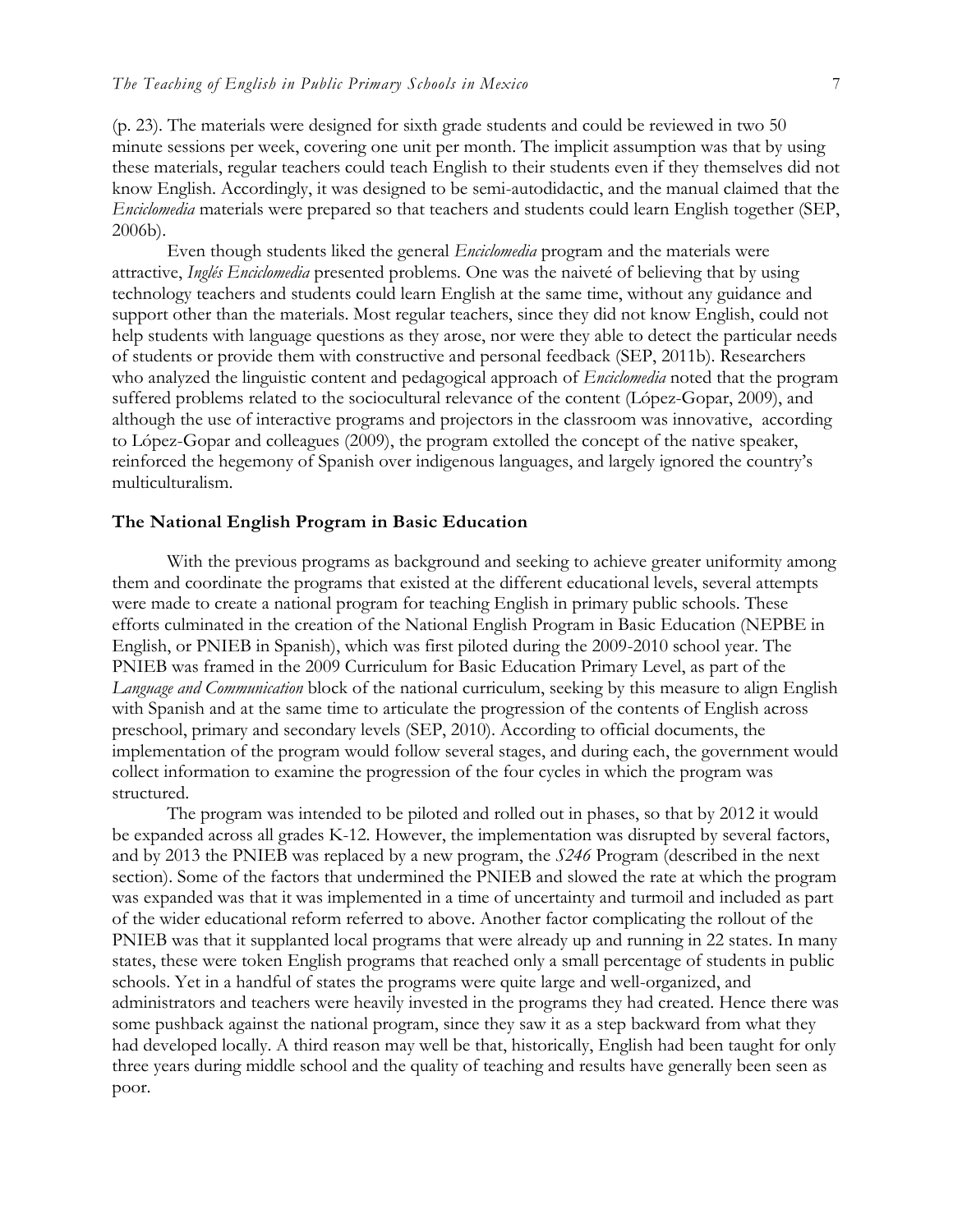Although the expansion of the program was inconsistent and plagued by administrative difficulties, Sayer (2015a) argues that the PNIEB still represents the largest expansion of English teaching in the country's history. Whereas previously only students whose families had the means to send them to private primary schools (about 10% of the country's school enrollment) received English classes, the PNIEB increased children's access to English instruction. Hence, he claims that in language education policy terms, the PNIEB represented the start of a move from a model of elite bilingualism, based on a select few who could acquire English, to a model of macroacquisition, or general societal bilingualism.

#### **The S246 Program to Strengthen the Quality of Basic Education**

In 2013, the federal government launched the *Programa S246 Fortalecimiento de la Calidad en Educación Básica* (PFCEB). The PFCEB was not a specific program for English teaching itself, but *de facto* eliminated PNIEB replacing it with one of the three initiatives or strategies of the new program meant to provide support to existing programs, entitled *Apoyo para los procesos de estudio de una segunda*  lengua (inglés)<sup>3</sup> (SEP, 2014). The motive for replacing PNIEB is not entirely clear, but the move coincided with the change of political parties at the national level. Unfortunately, the switch to PFCEB was undertaken administratively, with no explanation and apparently without taking into account the evaluations of pilot phase of the PNIEB carried out by the previous administration. Amongst classroom-level teachers, this generated significant confusion and anxiety about what would happen with the English program.

By the end of that same year, on December 3, 2013, the federal government published the annual 2014 budget, which included the PFCEB allocation (SEP, 2014). Days later, on December 28, 2013, the *Official Gazette* published the *Acuerdo número 706 por el que se emiten las Reglas de Operación del Programa de Fortalecimiento de la Calidad en Educación Básica<sup>4</sup>* , which would come into effect on 1 January 2014 (SEGOB, 2013). Under this agreement,

The program integrates components that are intended to support the states, schools and teachers in building the necessary conditions to improve the educational achievement of students in basic education, with emphasis on reading, writing and mathematics. The components include four types of support: 1) Supplementary educational materials, resources and strategies, 2) support for curriculum development; 3) the implementation of a second language (English) in public elementary schools, and 4) the implementation of a funding scheme to finance local projects that are consistent with the objective of this program. (p. 5)

The program had national coverage and it was open to those schools which "expressed their willingness to participate in the program by signing an agreement" (p. 5). In addition, according to the same document, the Sub-Secretary of Basic Education would offer "the content and the basic materials to study a second language (English). Moreover, the Sub-Secretary would provide financial support to the local authorities to pay external consultants" (SEP, 2014, p. 18). Here, an "external consultant" is the ministry's euphemism for "teacher", but because English teachers are seldom given permanent contracts they cannot be referred to as *maestros* or *docentes* so they are usually referred to as *asesores* or simply "teachers" in English.

 $\overline{a}$ 

<sup>3</sup> Support for the study of a second language (English).

<sup>4</sup> Agreement number 706 that contains the Rules of Operation for the Program for Strengthening Quality in Basic Education.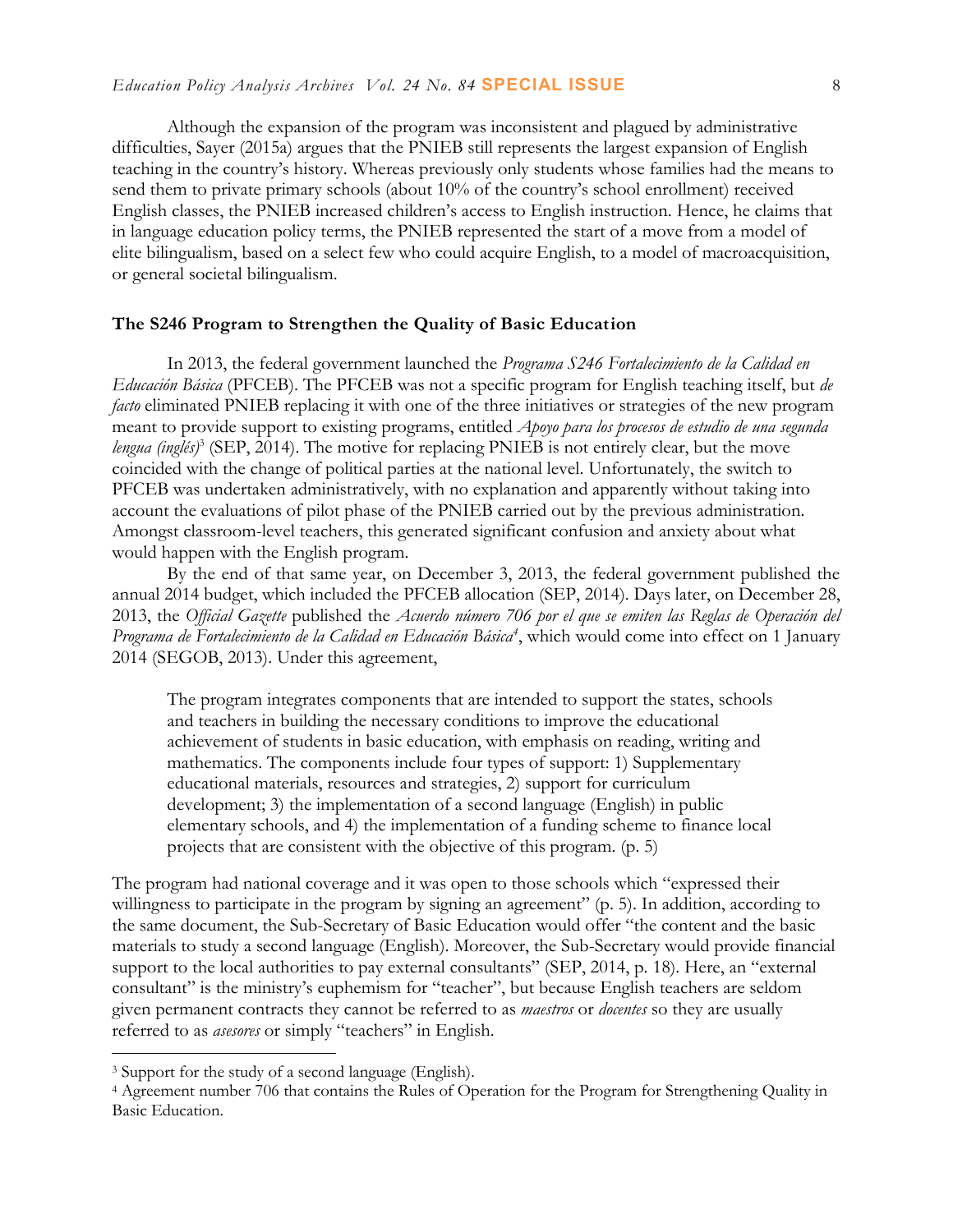For states who participated in the program, resources in *Item 3. Stimulus to the study of a second language (English)* could also be used for the following areas: training of academic, technical, and management and administrative staff, as well as external consultants, and monitoring and support. In other words, the federal government would provide the framework, the books, and the teachers' salaries, while the states that "voluntarily" decide to participate, would be responsible for managing the resources and the local implementation, such as selecting the schools, hiring teachers, and so forth. Thus, the responsibility of teaching English to students from primary public schools returned to the states, but with the support of the federation, "according to budget availability" (p. 18). At the classroom level, there was little change for teachers, who continued to work from the same PNIEB curriculum and books. The practical effect was to cause administrative problems at the state level, and overall, generate instability and distrust of the ministry since the perception was that it was opening and closing programs without having a clear plan. In several states, the switch did cause severe administrative problems which caused the local program to be suspended or reduced, and teachers to be laid off.

#### **The National English Program (PRONI)**

The program was changed yet again on December 22, 2015. The Federal Government issued the *Acuerdo Número 20/12/15 por el que se emiten las Reglas de Operación del Programa Nacional de Inglés para el Ejercicio Fiscal 2016* in the *Official Journal of the Federation* (*DOF*, 2015), which took effect on January 1, 2016, and a new program was mentioned: the National English Program (PRONI). Under the Agreement, "the SEP through the PRONI, aims to support the states in order to strengthen and give continuity to the actions that have been implemented since the pilot began in the 2009-2010 school year in K-6 public schools, so that students get the skills to participate in more realistic English language social practices" (p. 39). The agreement specified that by 2016 the PRONI would be implemented in 33,093 public elementary schools and will continue with the expansion phase from third grade of preschool through sixth grade.

The objectives of PRONI are as follows:

a) To support the states in the public elementary schools students' and teachers' development of competencies, through the production and distribution of educational materials for teaching and learning English.

b) To strengthen the academic knowledge as well as the teaching skills and/or the international academic certification of teachers and external consultants specialized in English teaching from the schools participating in the PRONI.

c) To promote international certification of students in English language proficiency, on the basis of equality between male and female students.

d) To support the states in the implementation of second language (English) courses in public elementary schools from preschool to sixth grade.

As is apparent from the previous information, on the one hand, the federal government, even before completing the six years of the current presidential term, seems to have revived the old PNIEB, but with a new name (PRONI), and without a clear reason that explains the change. On the other hand, the objectives of the new program are very similar to those stipulated in the Program for Strengthening Quality in Basic Education (PFCEB). Therefore, it seems that the new program is a hybrid arising from crossing two previous programs: the PNIEB and PFCEB, but without making explicit the relationship with either of them or the reason for the creation of a new program. This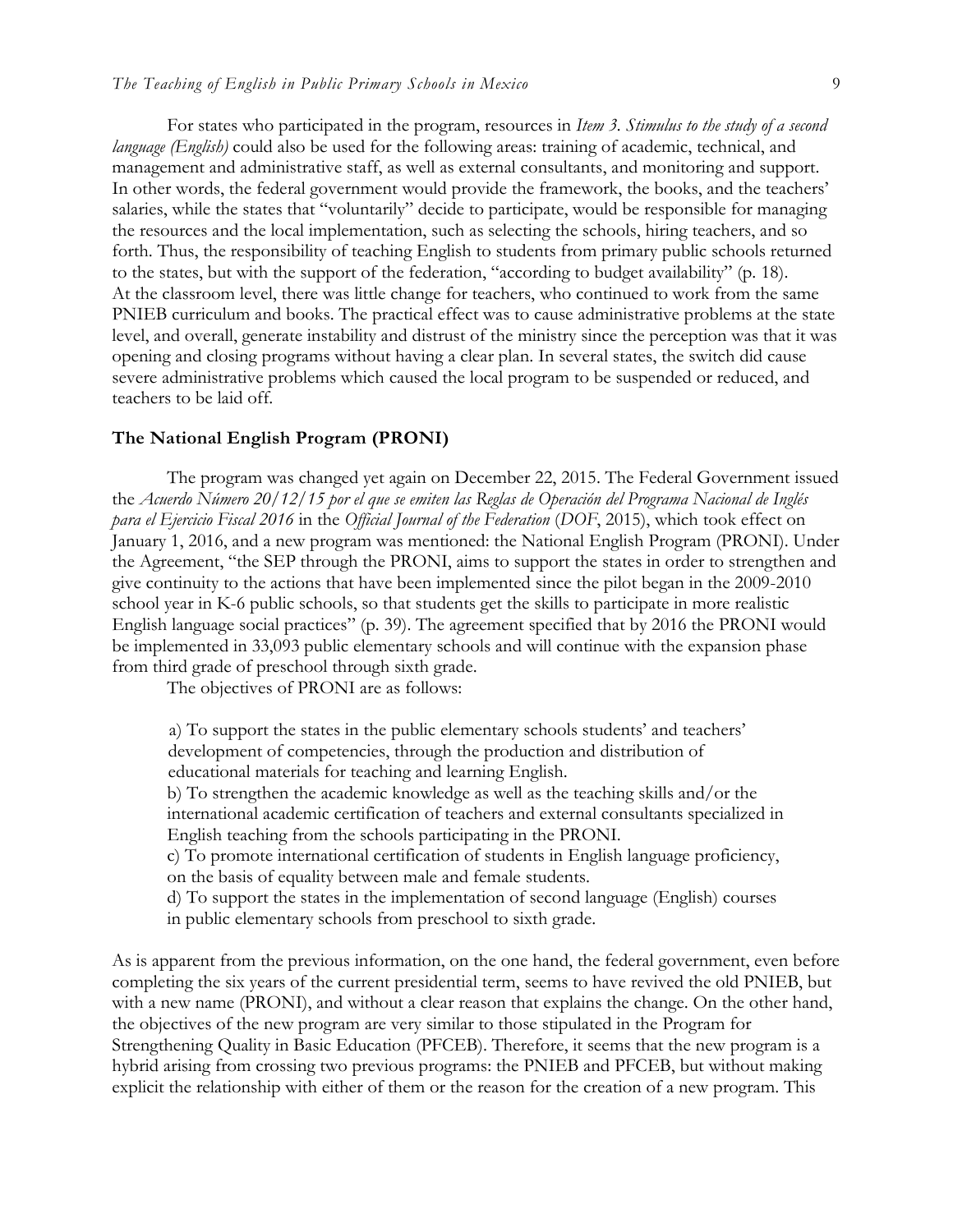suggests that in the best scenario, the current government is unsure of what to do with the issue of teaching English in public primary schools.

To sum up, there are several key points here. First, excepting a few of the earlier state programs, no program has been implemented with at least one complete generation of students. Rather than continuity and development, the implementation of the national program has been characterized by inconsistency and change. Second, the program has not been consistently evaluated. With the exception of the pilot phase (where the results were not widely disseminated to language education scholars), the rest of the programs have not been subjected to serious systematic evaluation. Therefore, changes in programs or strategies have not been supported by data from evaluations of previous programs. In addition, none of the programs has been agreed upon by the social or academic communities, nor open to their participation. Thus, changes in programs or strategies seem to have been the product of political interests or partisan concerns and/or interests neither related nor linked to social needs or long-term educational projects. Finally, the establishment of the PRONI, like the previous PFCEB, was carried out by its inclusion in documents related to management or budgeting issues or in agreements. Rather than launch this an educational program focused on academic goals, it was relegated to monetary issues. By the same token, this speaks to the need to formulate state policies that allow education-related matters to go beyond presidential periods, thus opening the issue of teaching English in public primary schools to the mercy of the interests, tastes or whims of the next group in power, as we further discuss in the next section.

## **Language Education Policy in Mexico**

Mexican English programs can be seen as part of a larger trend towards introducing the language earlier in the school curriculum, a trend Enever (2012) refers to as primary English language teaching (PELT). This trend largely benefited from or was impacted by pressures exerted by neoliberal economic policies on developing countries to modernize their education systems in order to become more globally competitive (cf. Perales Escudero, Reyes Cruz, & Murrieta Loyo, 2012). The inclusion of subjects like English and technology can be interpreted as emblematic of those modernization efforts. In the case of Mexico, Sayer (2015b) explains that after many years of trying to get the English program off the ground, it was an especially critical report in 2006 by Program for International Student Assessment (PISA) that may have finally provided enough impetus to speed things up:

[The PISA report] ranked Mexico last in education attainment out of 30 Organisation for Economic Co-operation and Development (OECD) member countries. The report noted 'only 24% of 25-to-34-year-old Mexicans have completed a baseline qualification at the upper secondary level, by far the lowest among OECD countries' (Hopkins et al., 2007, p. 11). This report served as a wakeup call for the government, and a series of ambitious reforms of the public education system were undertaken (Reyes Cruz, Murrieta Loyo, & Hernández Méndez, 2011). (p. 259)

These reforms, called the *Reforma Integral de la Educación Básica* (RIEB), were approved by the Mexican congress under a law referred to as Acuerdo 592 (SEP, 2011). The RIEB included reorienting the pedagogical approach in all subject areas to a Vygotskyan-inspired sociocultural approach and strengthening the areas of technology and literacy. In fact, Acuerdo 592 stated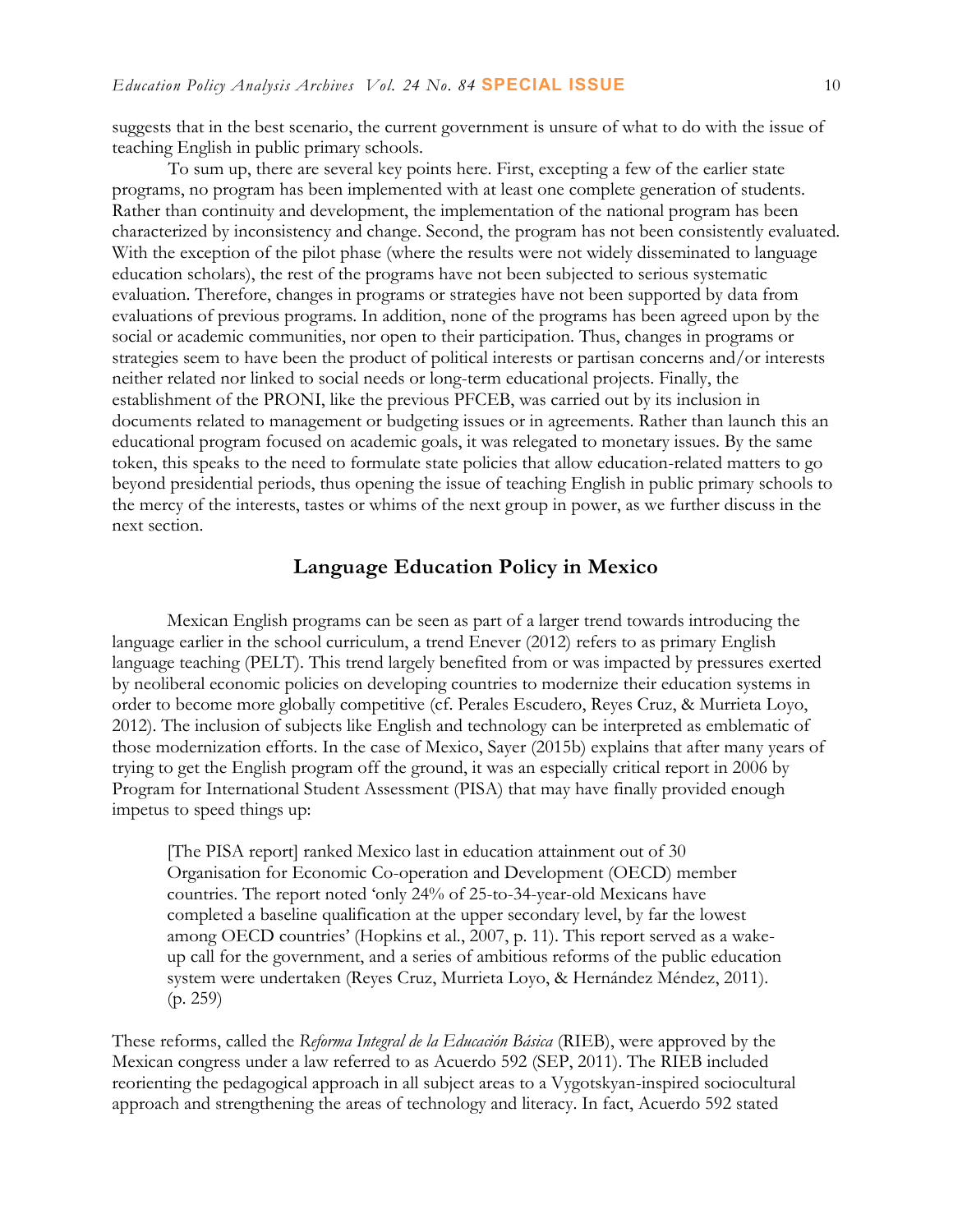explicitly that the goal was to modernize schooling at the primary level, and to bring fundamental changes to the Mexican education system. These goals undoubtedly eased the approval in 2008 of the PNIEB, and its launch as a pilot program during the 2009-10 school year.

However, the PNIEB was never accompanied by a specific national or state language policy. Latapí (2004) clarifies that a state policy is not the same that a government policy: "State policies often refer to policies that are more irreversible, because they imply greater state commitment to them, while a government policy is defined and applied by a particular government or by the government in office" (as cited in Hernández-Alarcón, 2015, p. 95). For Hernandez-Alarcón (2015),

PNIEB was born with the aim of becoming a state policy so it took into account the regulatory principles established by the third article of the Constitution, the educational transformation that guided the National Development Plan 2007-2012 and the objectives outlined in the Education Program 2007-2012. (p. 101)

Unfortunately, according to the same author, while it could have become a state policy, it remained a government policy because the involvement of the federal government was limited to methodological and formal issues; its operation was left to each state government, without setting general or binding commitments or creating a linguistic legislation or policy that sheltered the program (for a more extensive argument, see Hernandez-Alarcón, 2015, p. 101).

Calderón (2015), a member of a group of businessmen called *Mexicanos Primero* that has a been a vocal critic strongly of government public education programs, makes the point that the larger problem in Mexico is that *política educativa*, or educational policy, cannot succeed when it is subsumed by *política política*, or political policy. Likewise, Sayer (2015c) in a response to their criticisms, argued that it would hold true that a language policy, however well conceptualized, cannot be effectively implemented when it becomes politicized. The current PRONI, without a clear language policy to frame it, and by extension, of a legal framework that guaranteed its continuity independently of the groups or parties in power, will likely face a similar outcome as the previous incarnations of the national English program. Therefore, the feasibility of the implementation of English across Mexico is still unclear and the country still lacks a state policy to frame its language education programs.

#### **Expansion and Current Coverage of the Programs**

Following the implementation of the national programs, greater coverage was achieved in terms of the percentage of students served in almost every state. However, this growth has been uneven across states, as demonstrated in a recent study by Ramírez-Romero (2015) which found that some states had experienced a high level of growth, while in others the growth had been very slight or nonexistent (see Table 1). As for the rate of growth, in some states, it was very strong at the beginning, but came to a standstill after one or two years; in other cases, growth slightly decreased.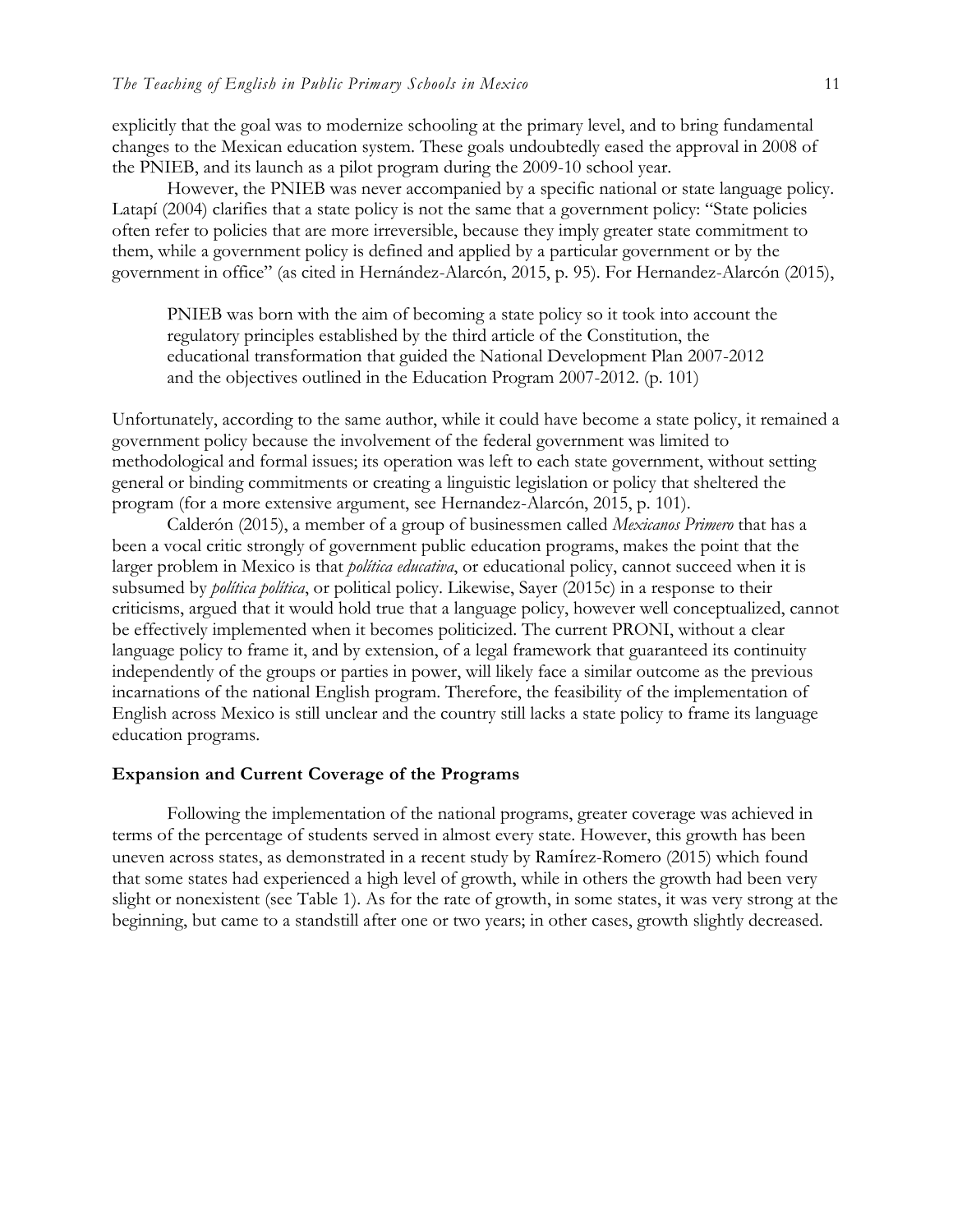| $\curvearrowright$ $\curvearrowright$<br>$\bigcirc$ | $\bigcirc$<br>$\prime\prime$<br><b>State Programs</b> |                               | <b>PNIEB</b>     |                           |
|-----------------------------------------------------|-------------------------------------------------------|-------------------------------|------------------|---------------------------|
| State                                               | $\%$ of students                                      | Grades                        | $\%$ of students | Grades                    |
|                                                     | served                                                |                               | served           |                           |
| Baja California                                     | $5\%$                                                 | $3^\circ$ p- $6^\circ$ P      | $5\%$            | $3^{\circ}p - 6^{\circ}p$ |
| Colima                                              | No data                                               | No data                       | 24%              | $1-6^\circ P$             |
| Durango                                             | 15%                                                   | $1^\circ$ -6 $^\circ$ P       | 41%              | $1-6^\circ P$             |
| Guanajuato                                          | 0.63%                                                 | $3^{\circ}$ p y $1^{\circ}$ P | $3\%$            | $3^{\circ}p - 6^{\circ}p$ |
| Hidalgo                                             | No data                                               | $5^{\circ}$ y $6^{\circ}$ P   | $9\%$            | $1-6^\circ P$             |
| Jalisco                                             | $0.79\%$                                              | $1^\circ$ a $5^\circ$ P       | $2\%$            | $1-6^\circ P$             |
| Quinta Roo                                          | $4\%$                                                 | $1^\circ$ a $4^\circ$ P       | No data          | No data                   |
| Sonora                                              | 40%                                                   | $3^\circ$ a $6^\circ$ P       | 45%              | $3^{\circ}p - 6^{\circ}p$ |

Table 1:

 $\overline{a}$ 

*Percentage of students and grades served by some state and program types*

*Source*: Ramírez-Romero, 2015.

*Note*: P=primary school, p=preschool.

Nationally, in the 2012-2013 school year, the last year for which official information was available, according to the National Council of Development Policy Assessment (CONEVAL, 2013, p. 2), the English program (then called PNIEB) was functioning in the 32 states and covered 20,905 preschool and primary schools and 4,156 secondary (in the pilot phase), serving a total of 6,544,914 students nationally. By these counts, the program covered only 12.57% of public schools and 25% of students in basic education in the country, despite the Ministry of Education's stated goal that the program would be implemented across the board by 2018.

Finally, the data we had access to seemed to suggest that the current program coverage is not only insufficient, but it is also unequal in geographical and demographic terms. As for the former, coverage continues to focus on state capitals or major cities, neglecting smaller populations and marginalized areas. Demographically, the situation is no better, as in many cases, the programs have been serving only students enrolled in the morning shift<sup>5</sup>. If we juxtapose both sets of data, we could conclude that the students who have been covered less are the most socially vulnerable, namely indigenous peoples, peasants, and migrants, because it is precisely they who live in small towns and in marginalized areas.

#### **Description of the Current English Curricular Framework**

Even though the PNIEB is not mentioned in the new program (PRONI), the curricular framework designed for the PNIEB is still the official English curricular framework. According to this framework, all students from third grade of kindergarten through sixth grade of elementary school, should receive 2-2½ hours of instruction per week, or roughly 100 hours yearly. In 2012, this was extended to incorporate the existing three-year middle/lower secondary school program that also receives 2½ hours weekly. This means that students should receive a total of 700 hours of instruction over ten years, grades K-9. The progression of students' level is shown in the figure below. In the Mexican system, the CENNI levels are based on the Common European Framework of Reference (CEFR) scale (Council of Europe, 2001), and students should progress from an A0 level to A2-B1 (called B1-) by the end of ninth grade (called *3o de secundaria*).

<sup>5</sup> Because of overcrowding and lack of classroom space, most schools in Mexico has a *matutino* (morning) and *verspertino* (afternoon) shifts.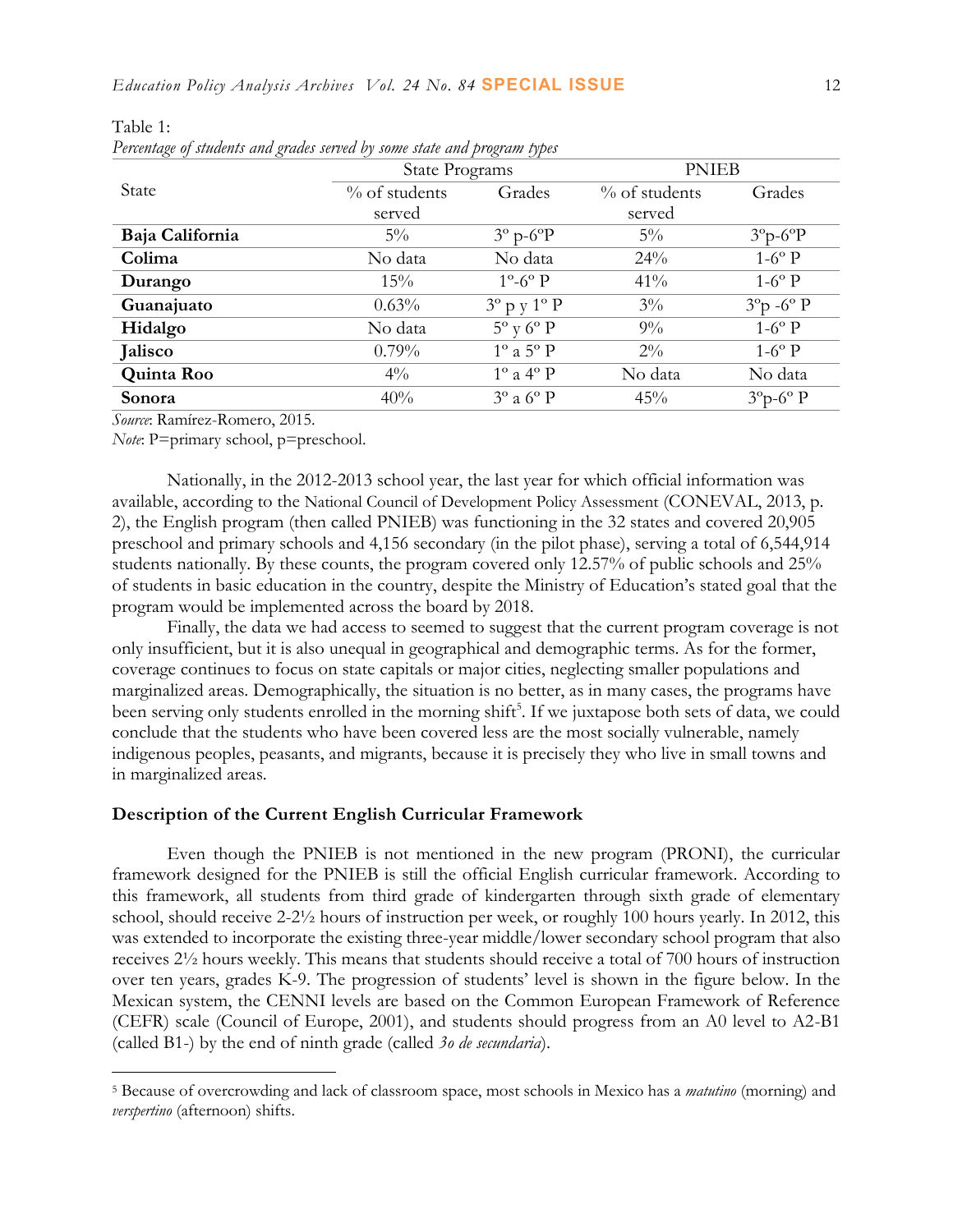

*Figure 1:* Progression of levels and hours (Source: SEP, 2010).

As noted in the section on language policy, the English program was initiated as part of a broader educational reform. This reform reoriented the curriculum and pedagogy of all subject areas to a Vygotskyan sociocultural approach. In the case of English, the newer sociocultural approach incorporated elements of the previous communicative approach, which was based on the development of competencies. However, rather than define contents and learning objectives in terms of competencies, the sociocultural approach defines them in terms of social practices. These social practices – which extend the notion of communicative functions as linguistic categories – prioritize the activity or task being accomplished. Consistent with Vygoskyan theory, language is seen as a powerful meditational tool. The contents of the curriculum are organized according to these social practices, which are located within one of three contexts or environments: the community/family, literary/ludic, and academic.

Hence, the curriculum represents a theoretically sophisticated approach to early second/foreign language teaching. This sophistication entails both advantages and challenges. On the plus side, it gives the teacher a great deal of autonomy for developing lessons that are relevant to the local context, since social practices should be defined in terms of the lived experiences of the students. Also, it de-emphasizes linguistic, and particularly grammatical elements, and instead asks teachers to get students to develop *products* for each unit of study, which lends itself to a more project-based approach. Finally, the contents of English class tend to overlap with other areas of the curriculum that students are studying in Spanish, which could potentially reinforce learning in other content areas.

Amongst the drawbacks, it requires the teacher to have a fairly deep theoretical understanding of the program in order to know how to apply it properly. Many Vygotskyan concepts can be abstract and difficult to see how to immediately put into practice, and many novice teachers do not have a sound understanding of what "sociocultural" means. Furthermore, teaching in Mexico traditionally relies on a teacher-fronted classroom, with extensive use of the textbooks published by international publishers. Unfortunately, most textbooks do not have the expected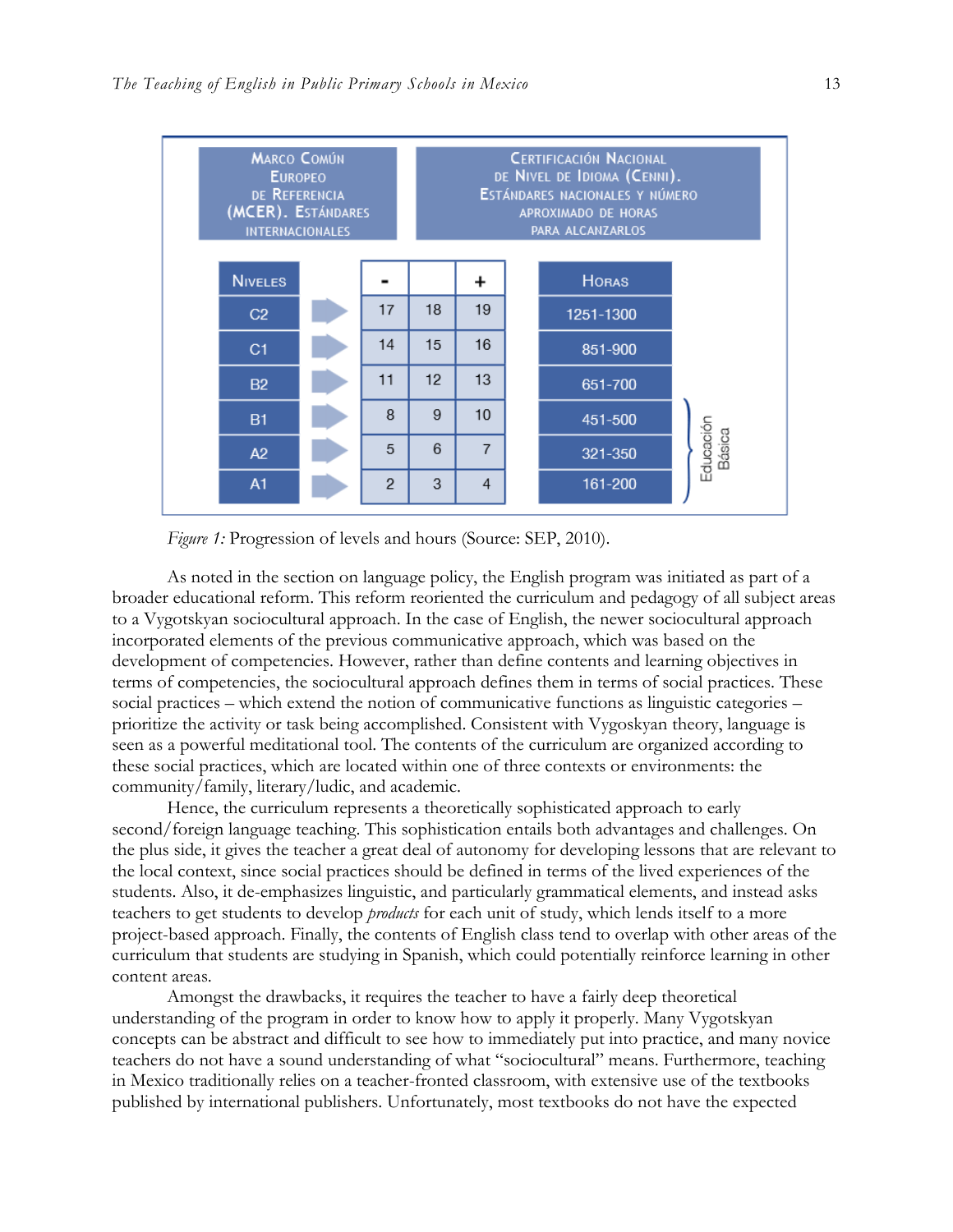quality, are not adequately congruent with the official framework, and standardize the contents and emphasize the linguistic elements, all of which create inconsistencies with the goals of the curriculum and the actual classroom practices, among other problems (Castro, 2013, 2015). In a well-documented analysis, Villarreal & Olave (2015), also evidence that many of the activities proposed in the framework are out of context, of little or no significance for students, contain gender stereotypes, promote artificial and limited interactions, and insufficiently help students to develop the social functions of language. In addition, the authors point out that the learning activities included in the framework are insufficiently linked to the content of other subjects and do not support the development of the competencies established in the basic education curriculum.

## **Profiles of English Teachers**

One of the main challenges of the widespread implementation of the English programs in Mexico has been the teachers: their qualifications, types, and working conditions.

#### **Teacher Qualifications**

Considering that most primary school teachers do not speak English and that in most states (perhaps all but 3 of 32) there is a chronic shortage of qualified English teachers, the Ministry of Education estimated that expanding the program to every school and classroom in primary grades K-6 in the country would require hiring more than 99,000 teachers. Moreover, the ministry established guidelines for state coordinators for the qualifications of new teachers: they must meet the *perfil mínimo* (minimum profile), and give preference to individuals with the *perfil ideal* (ideal profile). An ideal profile includes a B2 or better level of English, particularly with oral skills, and a BA in the area of language teaching, or a BA in another area with a certificate in ELT. The minimum profile is a B1 level with certification, or no certification but a higher level.

#### **Types of Teachers**

In two studies of teachers working in the English program (Ramírez-Romero, 2015; Sayer, Mercau, & Blanco López, 2013), researchers identified four basic categories of teachers working in the program. The first category, teachers with BA-TEFL degrees from universities, tended to have higher levels of English – often the B2 level of the ideal profile – but sometimes lacked pedagogical skills to work with children in challenging contexts within public schools, such as classroom management skills. The second, *normalista* (teacher training school graduates), usually have a degree to teach English to secondary students. They had done an extensive practicum in the public schools and often have better classroom management skills and more rounded training, for example for working with children with disabilities, but often had much lower English proficiency. The third group included those who generally had been hired for their English level, but did not have a background in education, included degrees in tourism, business administration, as well as former migrants who had lived and worked in the U.S. The last group are current students in BA-TEFL or similar programs (who hope to graduate to become teachers like those in the first group).

#### **Teacher Training**

Given the shortage of qualified English teachers and the features of the sociocultural curriculum, state administrators have recognized that one of the solutions is to implement teacher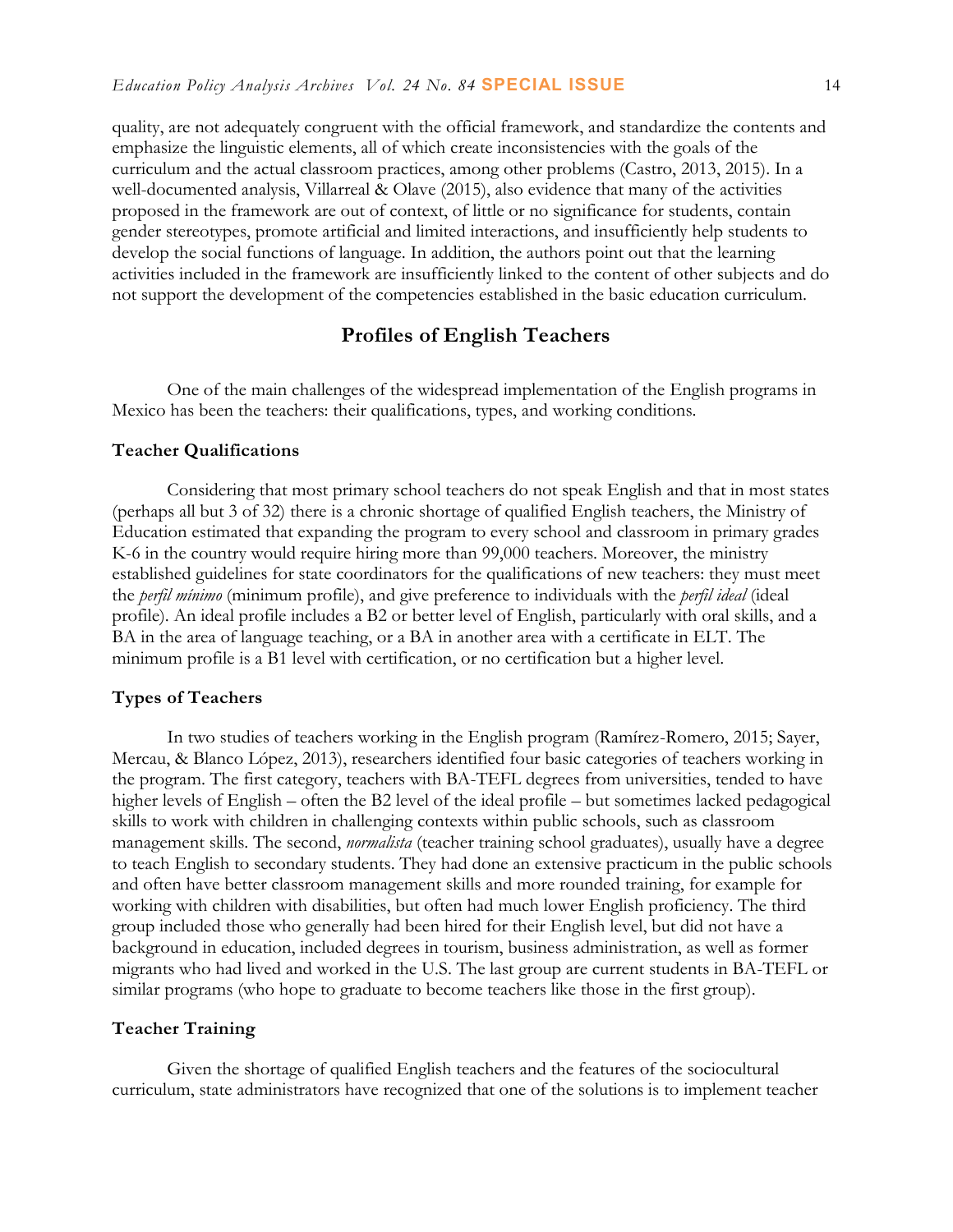training programs. As with any L2 English program, there are three main areas where they have focused: (1) English proficiency, especially in oral language skills, (2) methodology for language teaching, especially with the new sociocultural approach, and (3) general pedagogical skills, especially for classroom management, working with children with special needs, and other concerns of public schools.

Rather than take a one-size-fits-all approach to training, some state coordinators have tried to tailor training to the particular needs of the teachers. Others have emphasized teacher certification, which usually means having teachers do a language proficiency exam (such as TOEFL or IELTS) or the Test of Knowledge of Teaching (TKT) exam. Some states have signed contracts with the British Council, the American Embassy, the Center of Applied Linguistics (CAL), or in a few cases with American or Mexican universities. While the variety of training options may be seen as a strength, it may also be interpreted as a lack of a clear national strategy (see Ramírez-Romero, 2015). By the same token, while the collaboration of higher education institutions from foreign countries, particularly from the United Kingdom and the United States may be seen as an asset for some, several Mexican scholars strongly criticize such collaboration because of the risks historically associated to the intervention of agencies from other countries on a such a sensitive area as education (see Clemente et al., 2006; Ramírez-Romero, 2015 ). In a similar vein, some researchers have critiqued the role of publishers (Castro, 2015), especially foreign, who even though their participation in training or upgrading teachers has been reduced, have expanded their involvement in the development and publishing of official textbooks. This participation has allowed them to maintain a leading role in the Mexican education scenario considering that textbooks, along with blackboards, remain the most used resources by Mexican English teachers in public primary schools (Ramírez-Romero, 2015). Therefore, in practice, publishers continue acting as teacher trainers as long as teachers keep guiding or framing their teaching practices mainly or solely by the textbooks.

Finally, it should be noted that language teacher preparation programs, especially in public universities, have seen tremendous development since the mid-1990s. Many universities have *licenciatura* (BA) and *maestria* (MA) programs in ELT, and some even have concentrations or include coursework on working with children, educational psychology, and other aspects of early L2 teaching and learning. However, historically almost all teachers in the public primary schools have come from the normal schools, a national system of teacher training schools with close ties to the teachers unions. At present, the only degree that the normal schools offer in English teaching is for middle school.

#### **Working Conditions**

About two-thirds of teachers working in the English program earn between 50-80 Mexican pesos (about \$3-5 USD) per class hour, and the majority (92%) work with a non-union temporary contract that does not guarantee them permanence and employment stability nor provide them the same benefits as regular teachers, such as health insurance, annual Christmas bonus, paid vacations, and housing benefits. Moreover, in many states, teachers report that they are not paid in a timely manner, and despite signing a contract, often have to wait months to receive their paycheck. In fact, in most states, English teachers are not referred to as "teachers" but "external specialized advisors". The situation is even worse for female teachers (overall, teachers working in the program tend to be young females) who, in many states, are not entitled to health insurance or maternity leave, do not get paid, and lose their jobs if they become pregnant (Funderburk, Hidalgo & Dzul, 2015).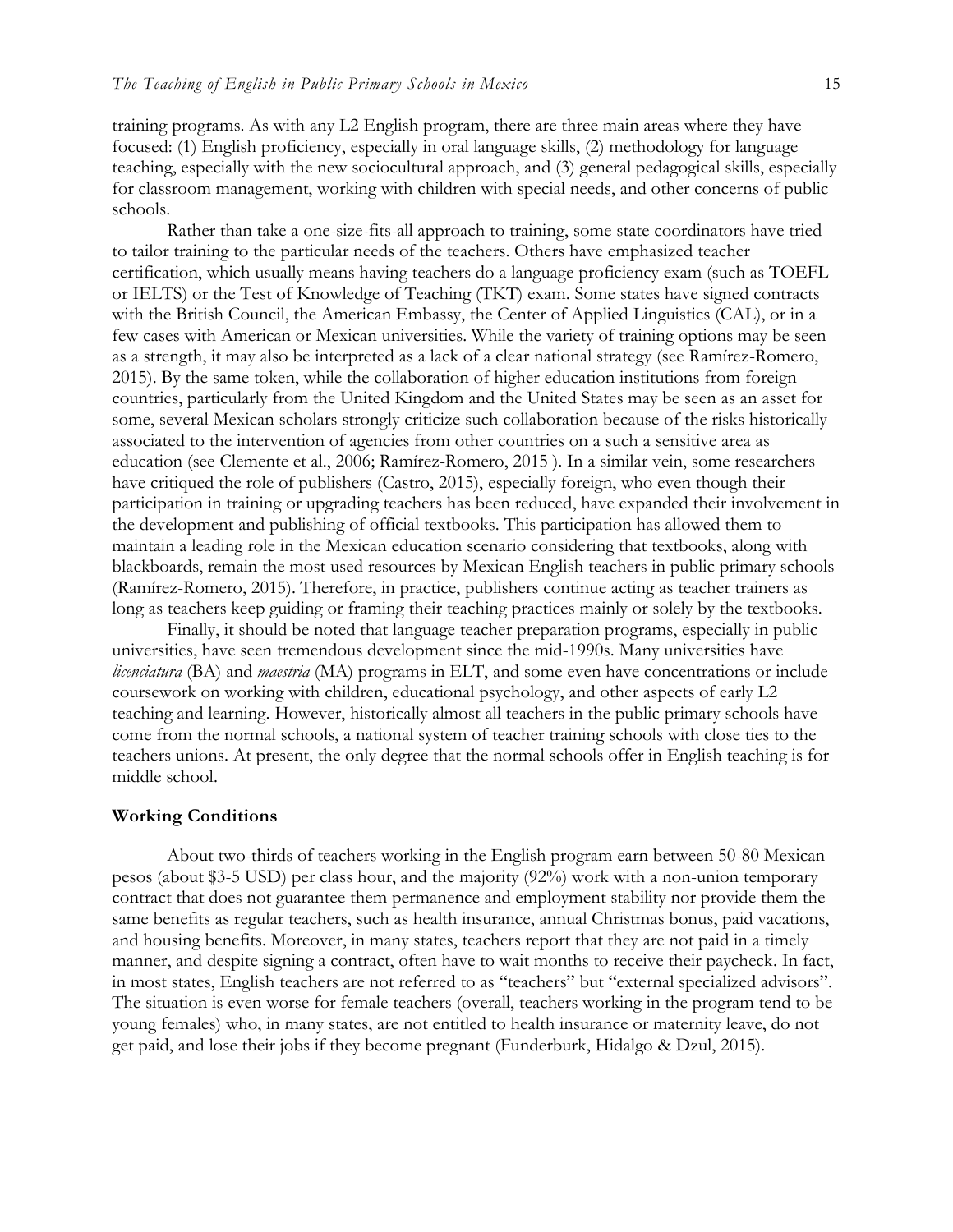# **Main Accomplishments and Remaining Challenges**

Table 2 summarizes the previous discussion and identifies the main accomplishments of the national English program in six areas, as well as the challenges that remain. Additionally, we have discussed how the continuity of the program has been hindered by the lack of an official national language policy for English, and that it has been conceptualized and implemented as part of an education policy, but rather through a series of administrative and fiscal actions. Likewise, it is important to note that although English as school status now has official status in the basic education curriculum, there has not been a concomitant improvement in the labor conditions and professional status of English teachers. Paychecks are routinely delayed by months, and most

Table 2:

| Summary of attompassments and tradenges of the English program                                                                                                                |                                                                                                                                                                                                                                                                                                                 |  |  |  |
|-------------------------------------------------------------------------------------------------------------------------------------------------------------------------------|-----------------------------------------------------------------------------------------------------------------------------------------------------------------------------------------------------------------------------------------------------------------------------------------------------------------|--|--|--|
| Area: Coverage                                                                                                                                                                |                                                                                                                                                                                                                                                                                                                 |  |  |  |
| Accomplishment: Numbers of students<br>receiving English instruction in public schools<br>has been greatly increased.                                                         | Challenge: Expansion has been slow, coverage<br>has been uneven across and within states, and<br>marginalized students still do not have English<br>(Ramírez-Romero et al., 2015).                                                                                                                              |  |  |  |
| Area: Curriculum                                                                                                                                                              |                                                                                                                                                                                                                                                                                                                 |  |  |  |
| Solid design of new curriculum gives fairly clear<br>framework.                                                                                                               | Challenge: The framework is still relatively<br>unknown and seldom used by a large number<br>of teachers, who would rather base their lesson<br>plans on the textbooks. Additionally, the<br>framework itself faces a number of challenges<br>that need to be properly addressed (Villarreal &<br>Olave, 2015). |  |  |  |
| Area: Status of English program                                                                                                                                               |                                                                                                                                                                                                                                                                                                                 |  |  |  |
| English now appears on official Plan de Estudios<br>for basic education.                                                                                                      | Challenge: English grades still do not appear on<br>the official school report cards because English<br>is not taught in all schools (Ramírez-Romero,<br>$2015$ ).                                                                                                                                              |  |  |  |
| <b>Area: Textbooks</b>                                                                                                                                                        |                                                                                                                                                                                                                                                                                                                 |  |  |  |
| Accomplishment: Free books are widely<br>available.                                                                                                                           | Challenge: The quality and distribution are still<br>experiencing severe problems (Castro, 2013,<br>$2015$ ).                                                                                                                                                                                                   |  |  |  |
| Area: Teacher training                                                                                                                                                        |                                                                                                                                                                                                                                                                                                                 |  |  |  |
| Accomplishment: Diversity of teacher training<br>activities are available in many states.                                                                                     | Challenge: The number of qualified teachers is<br>still insufficient as well as the quantity,<br>relevance, and quality of training.                                                                                                                                                                            |  |  |  |
| Area: Attitudes towards English in Mexico                                                                                                                                     |                                                                                                                                                                                                                                                                                                                 |  |  |  |
| Accomplishment: A more positive attitude<br>towards learning English by many students and<br>a recognition of its importance by a high<br>percentage of parents and teachers. | Challenge: There is still some opposition from<br>important sectors of the population due to<br>ideological, as well as historical and academic,<br>reasons (Ramírez-Romero, 2013).                                                                                                                             |  |  |  |

*Summary of accomplishments and challenges of the English program*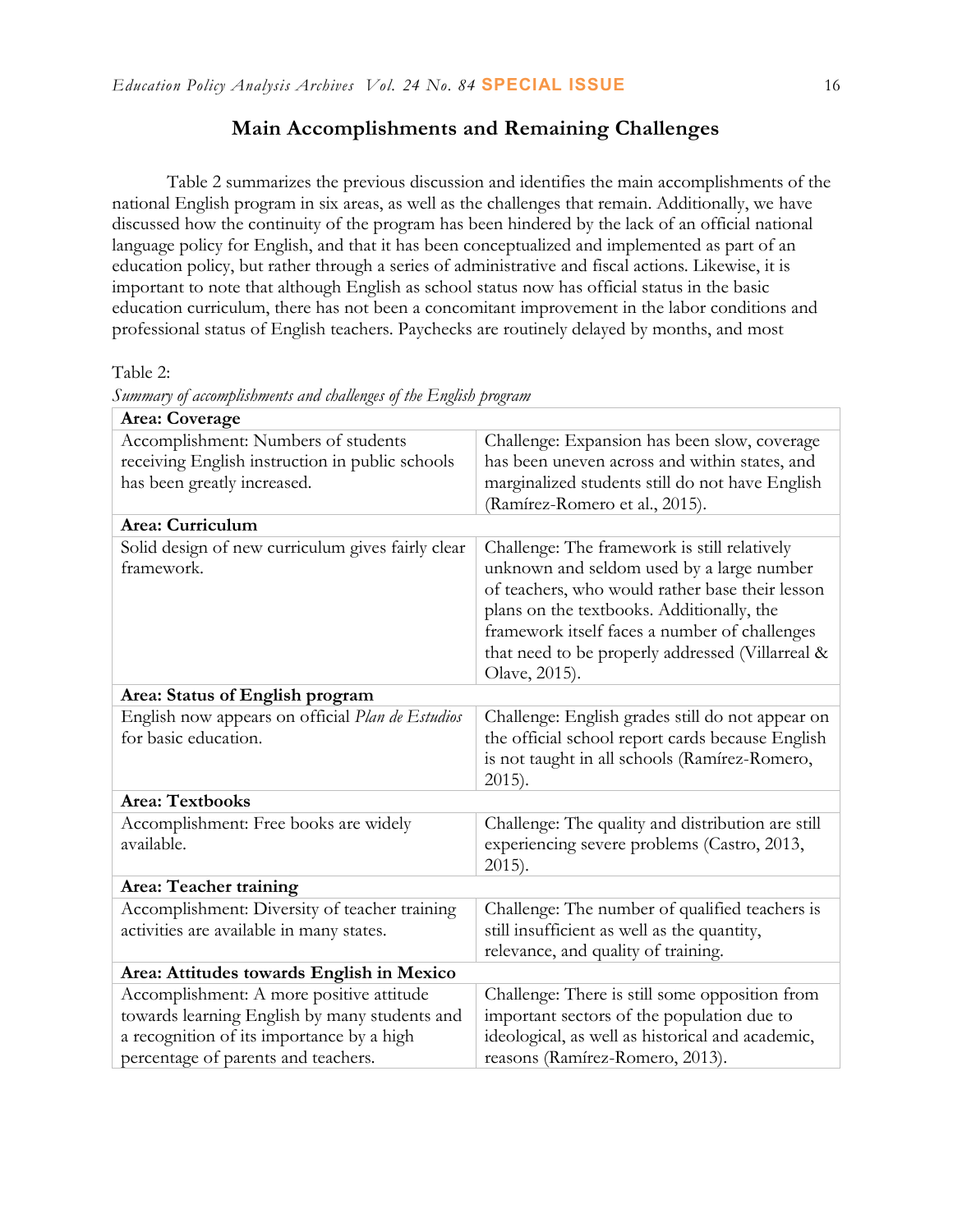English teachers do not have the same benefits and make only a fraction of what their colleagues do, contributing growing manifestations of discontent in many states (Ramírez-Romero, 2013). In most states, changes to the contract structure to create stable, decent-paying positions are needed. Within the schools, teachers have limited access to educational resources: most of them do not have their own classroom and receive little or no support from schools for the acquisition of educational materials (Ramírez Romero Sayer, & Pamplón Irigoyen, 2014). Difficulties managing large classes sizes – routinely between 30-45 students – and having to rotate between 8-12 groups per week, also makes the English teacher's job more challenging.

Another, often overlooked issue that we have alluded to here is the need of a more multilingual and intercultural approach in ELT in Mexico. Several researchers have argued that the teaching of English in Mexico should promote multilingualism, but instead but has instead imposed what Lara (2006) calls "Anglophone monolingualism" (p. 429). The effect is a type of "bilingual" diglossia" that privileges English over Spanish, and by implication, places indigenous languages further down the hierarchy. Imposition that has been driven, enhanced, or promoted by the major English speaking world powers through various mechanisms such as the aforementioned training programs, the design of official textbooks by American or British publishers, their participation as consultants or designers in the creation of new programs or frameworks, and the participation of foreign "experts" in the evaluation of the programs. Similar criticisms have been leveled by Clemente et al. (2006) and López-Gopar (2013, 2014) who advocate for a greater appreciation of Mexican linguistic and cultural diversity where multilingualism and interculturalism are seen as positive and valuable.

Nearly a quarter-century after the implementation of the first English programs in a handful of states and just over half a decade of its launching nationwide, the teaching of English in Mexican public primary schools, although it has experienced some important advances, holds promises whose fulfillment are still far from being accomplished and there are many unattended challenges and issues.

The teaching of English in public elementary schools burst into the Mexican educational scenario, like its "road companion" the information and communication technology (ICT) area, accompanied by large and spectacular promises and speeches issued by politicians eager for quick fixes or solutions for complicated problems. In both scenarios (the ICT and English) omissions were similar: they focused on the forms and props (purchase of equipment in the case of the first and creation of an administrative and organizational apparatus called PNIEB in the second case) without addressing, designing and implementing the long-term and more complex structures and measures that would enable the consolidation and permanence of the proposals, such as state policies and teacher training.

Additionally, in both cases, politicians and administrators have left out of their proposals one of the cornerstones of any educational innovation: the teachers, who have never been seen as important agents in the design and implementation of the "innovative programs" (ICT and English) launched by the federal government. In the case of English the situation is even worse: English teachers are not even called "teachers" but "advisors", a euphemism with which states have tried to avoid giving them the same rights and benefits of their colleagues, the regular teachers.

The current political, social, educational and economic crisis impacting the country, as well as the attempts to implement by force and/or coercion an erroneously called "educational reform," coupled with the changing and hesitantly official position regarding the teaching of English in this administration have hampered its consolidation and strengthening in Mexican public primary schools. In fact, it appears that the teaching of English in this type of school is experiencing a setback in this presidential period, not only because the much needed state policy has not been yet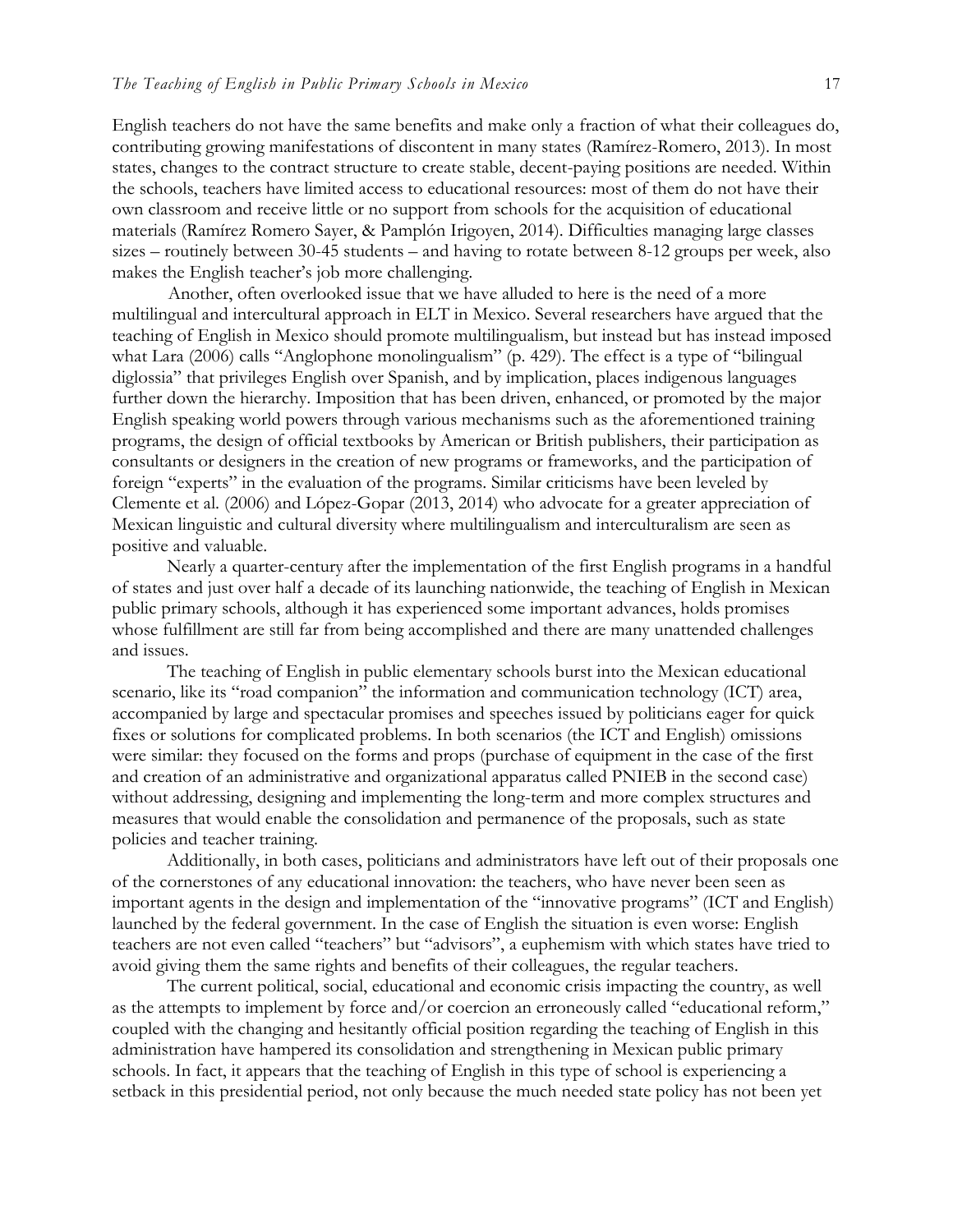formulated nor the problems that teachers face have been properly addressed (especially their working conditions and their training), but the responsibility of the program administration and operation has returned to the state governments. In addition, the doors have opened up (even more) to commercial publishers and institutions, agencies and embassies of the two linguistic English speaking superpowers (United States and United Kingdom), allowing them to influence the spinal cord of the Mexican education system: the textbooks and the training of teachers.

It can therefore be concluded that, in response to the question posed in the title of this article, that the teaching of English in Mexican public elementary schools thus far is more heat than light. Achievements are largely a product of the hope and work of many of those English teachers, who despite their working conditions, are still struggling to give to the most needy children in the country access to a knowledge previously only deserved for a few privileged ones. By doing so, they maintain the possibility that one day, we will be able to write a happy ending to this story still under construction.

#### **Acknowledgements**

Thanks are due to Amanda Swearingen and Stephanie McBride for editing assistance, as well as to three peer reviewers for your thoughtful feedback and critiques. All remaining omissions or errors are the authors.

## **References**

- British Council. (2015). *English in Mexico: An examination of policy, perceptions and influencing factors*. Mexico: British Council Mexico.
- British Council. (2011). *Investigating global practices in teaching English to young learners*. London, UK: British Council. Accessed 07 February 2015 at: [https://www.teachingenglish.org.uk/sites/teacheng/files/B094%20FINAL%20Aston%20](https://www.teachingenglish.org.uk/sites/teacheng/files/B094%20FINAL%20Aston%20University%20A4%20report_2column_V3.pdf) [University%20A4%20report\\_2column\\_V3.pdf.](https://www.teachingenglish.org.uk/sites/teacheng/files/B094%20FINAL%20Aston%20University%20A4%20report_2column_V3.pdf)
- Calderón, D. (2015). La política educativa actual del inglés en México. In J. L. O'Donoghue (Ed.), *Sorry: El aprendizaje del inglés en México* (pp. 57-82). México DF: Mexicanos Primero. Retrieved February 1, 2016, from:

[http://www.mexicanosprimero.org/images/stories/sorry/Sorry-digital-ok.pdf.](http://www.mexicanosprimero.org/images/stories/sorry/Sorry-digital-ok.pdf)

- Castañedo, M., & Davies, P. (2004). *Public primary English language teaching in México*. Mexico: British Council México.
- Castro, J. E. (2013). A pedagogical evaluation of textbooks used in Mexico's National English Program in Basic Education. *Mextesol Journal Special Issue, 37*(3), 1-16.
- Castro, J. E. (2015). Los recursos educativos en las clases de inglés. In J.L. Ramírez-Romero (Ed.) *La enseñanza del inglés en las primarias públicas mexicanas* (p. 201-227). Mexico City: Pearson-Universidad de Sonora-Universidad Autónoma de Baja California.
- Clemente, A., Crawford, T., García, L., Higgins, M., Kissinger, D., Lengeling, M., . . . Sughrua, W. (2006). A call for a critical perspective on English teaching in Mexico. *Mextesol Journal, 30*(2), 13-17.
- Consejo Nacional de Evaluación de la Política de Desarrollo (CONEVAL). (2013). *Ficha de Monitoreo 2012 – 2013. Programa Nacional de Inglés en Educación Básica*. Retrieved February 1, 2016, from: [http://www.coneval.gob.mx/Informes/COMUNICADOS\\_DE\\_PRENSA/FichasDeMoni](http://www.coneval.gob.mx/Informes/COMUNICADOS_DE_PRENSA/FichasDeMonitoreoEducacion.pdf) [toreoEducacion.pdf.](http://www.coneval.gob.mx/Informes/COMUNICADOS_DE_PRENSA/FichasDeMonitoreoEducacion.pdf)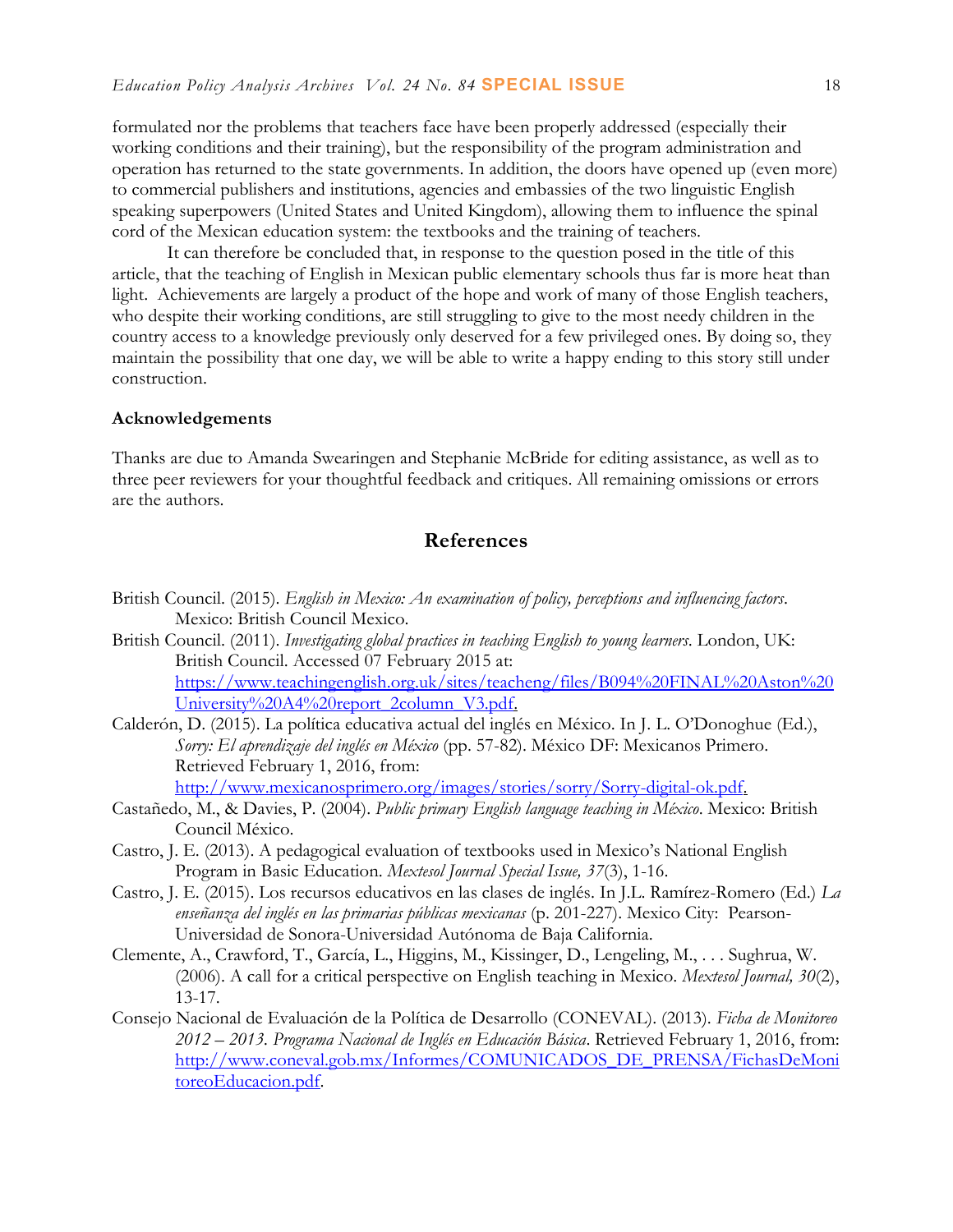- Consejo Nacional de Población (CONAPO). (2015). *Proyecciones de la población de México 2010-2050*. Retrieved February 1, 2016, from: [http://conapo.gob.mx/es/CONAPO/Proyecciones.](http://conapo.gob.mx/es/CONAPO/Proyecciones)
- Council of Europe (2001). *Common European framework of reference for languages: Learning, teaching, assessment.* Strasbourg: Language Policy Unit.
- Davies, P. (2009). Strategic management of ELT in public educational systems: Trying to reduce failure, increase success. *TESL-J, 13*(3), 1-22.
- Diaz-Barriga, A. (November 18, 2015). Despedir docentes por no presentarse a la evaluación, ¿algo que festejar? *Nexos*. Retrieved February 1, 2016, from: [http://educacion.nexos.com.mx/?p=85.](http://educacion.nexos.com.mx/?p=85)
- Enever, J. (2012). Current policy issues in early foreign language learning. *CEPS Journal, 2*(3), 9-26.
- Funderburk, R. M., Hidalgo, H., & Dzul, M. (2015). Las condiciones laborales y la satisfacción laboral de los profesores de inglés. In J. L. Ramírez-Romero (Ed.), *La enseñanza del inglés en las primarias públicas mexicanas* (pp. 126-137). Mexico City: Pearson-Universidad de Sonora-Universidad Autónoma de Baja California.
- Gil-Anton, M. (2015). *Por una reforma educativa necesaria y respetuosa del magisterio*. Retrieved February 1, 2016, from: [https://www.change.org/p/sep-mexico-por-una-reforma-educativa-necesaria](https://www.change.org/p/sep-mexico-por-una-reforma-educativa-necesaria-y-respetuosa-del-magisterio)[y-respetuosa-del-magisterio](https://www.change.org/p/sep-mexico-por-una-reforma-educativa-necesaria-y-respetuosa-del-magisterio)
- Hernández-Alarcón, M. M. (2015). Políticas Lingüísticas y la Enseñanza del Inglés en la Escuela Primaria. In J. L. Ramírez-Romero (Ed.), *La enseñanza del inglés en las primarias públicas mexicanas* (pp. 94-107). Mexico City: Pearson-Universidad de Sonora-Universidad Autónoma de Baja California.
- Hernández-Navarro, L. (January 5, 2016). Evaluar la evaluación. *La Jornada*. Retrieved February 1, 2016, from:<http://www.jornada.unam.mx/2016/01/05/opinion/015a1pol>
- Hopkins, D., Ahtaridou, E., Matthews, P., & Posner, C. (2007). *An analysis of the Mexican school system in light of PISA 2006.* London: London Centre for Leadership in Learning, University of London.
- Instituto Nacional para la Evaluación de la Educación. (2015). *Primeros resultados de la Evaluación de Condiciones Básicas Para la Enseñanza y el Aprendizaje (ECEA) 2014/Primaria*. Retrieved February 1, 2016, from: [http://www.inee.edu.mx/images/stories/2015/ecea2015/Primer](http://www.inee.edu.mx/images/stories/2015/ecea2015/Primer-reporte-diciembre2015.pdf)[reporte-diciembre2015.pdf](http://www.inee.edu.mx/images/stories/2015/ecea2015/Primer-reporte-diciembre2015.pdf)
- Instituto Nacional de Estadística y Geografía (2015). *Anuario estadístico y geográfico de los Estados Unidos Mexicanos 2015*. Retrieved February 1, 2016, from: [http://internet.contenidos.inegi.org.mx/contenidos/productos//prod\\_serv/contenidos/es](http://internet.contenidos.inegi.org.mx/contenidos/productos/prod_serv/contenidos/espanol/bvinegi/productos/nueva_estruc/aegeum/2015/702825077280.pdf) [panol/bvinegi/productos/nueva\\_estruc/aegeum/2015/702825077280.pdf](http://internet.contenidos.inegi.org.mx/contenidos/productos/prod_serv/contenidos/espanol/bvinegi/productos/nueva_estruc/aegeum/2015/702825077280.pdf)
- International Association of Teachers of English as a Foreign Language (IATEFL). (2009). *Young learner English language policy and implementation perspectives*. Reading, UK: Garnet Publishing, British Council. Retrieved February 1, 2016, from:

<http://www.teachingenglish.org.uk/sites/teacheng/files/Garnet%20BC%20version.pdf> Jiménez, R. (2016, January 7). Por las nubes. *El Economista*. Retrieved February 1, 2016, from:

- <http://eleconomista.com.mx/mercados-estadisticas/2016/01/07/dolar-mayoreo-cerca-18>
- Lara, L. F. (2006). ¿Por qué no hay una política lingüística en México? In R. Terbor & L. García Landa (Eds.), *Los retos de la planificación del lenguaje en el siglo XXI*. Mexico City: Universidad Nacional Autónoma de México.
- Latapí, P. (2004). La política educativa del Estado mexicano desde 1992. *Revista Electrónica de Investigación Educativa*, *6*(2), 1-16.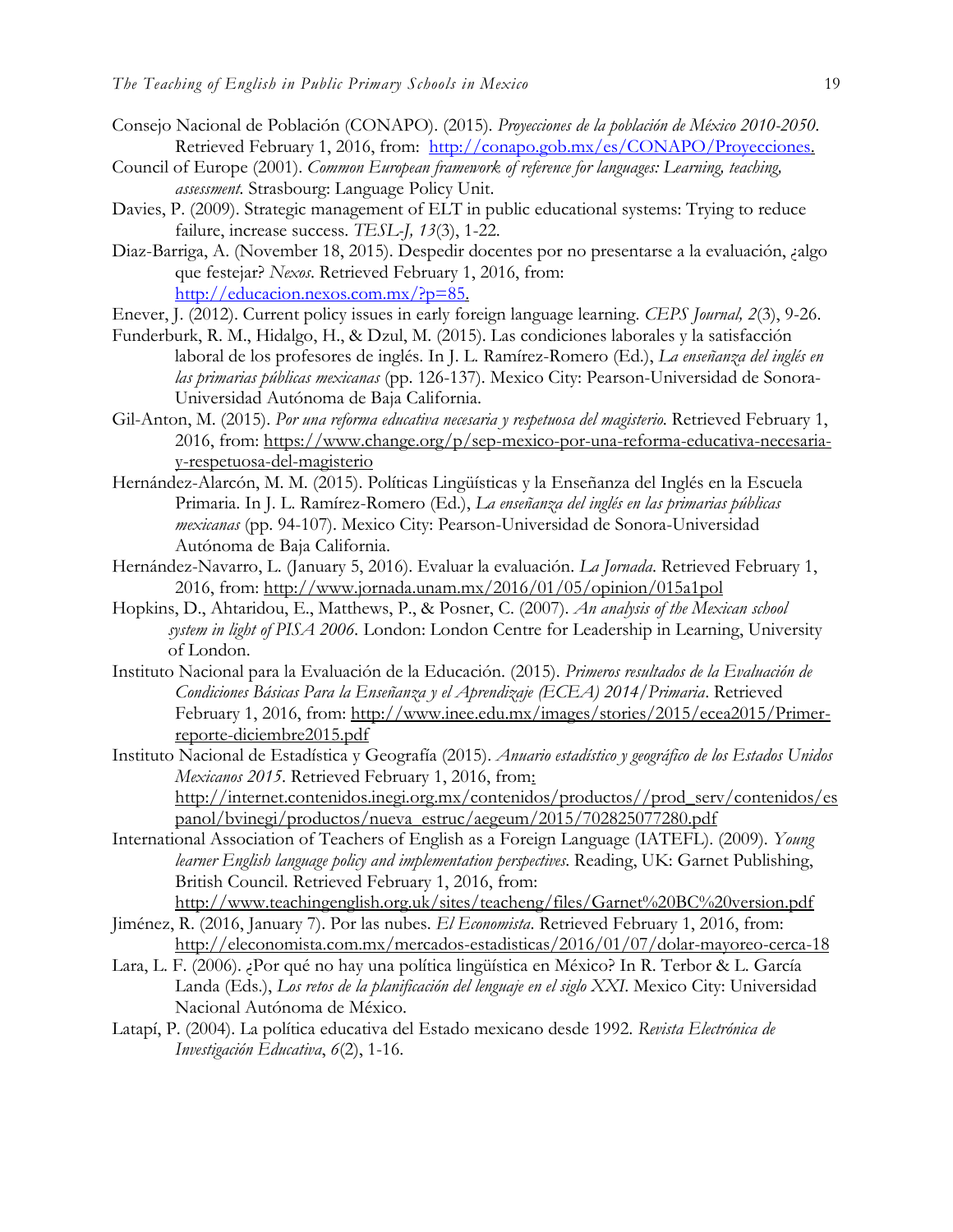- López Gopar, M. (2009). What makes children different is what makes them better: Teaching Mexican children "English" to foster multilingual, multiliteracies, and intercultural practices. Unpublished PhD dissertation. Toronto, Canada: The University of Toronto.
- López Gopar, M. (2013). Práxica docente crítica de la enseñanza del inglés a infantes indígenas de México. *Fórum Linguístico, 10*(4), 291-306. [http://dx.doi.org/10.5007/1984-](http://dx.doi.org/10.5007/1984-8412.2013v10n4p291) [8412.2013v10n4p291](http://dx.doi.org/10.5007/1984-8412.2013v10n4p291)
- López Gopar, M. (2014). Teaching English critically to Mexican children. *ELT Journal, 68*(3), 310- 320. <http://dx.doi.org/10.1093/elt/ccu017>
- López Gopar M., Núñez Méndez, O., Montes, L. & Cantera M. (2009). Inglés Enciclomedia: A ground-breaking program for young Mexican children? *Mextesol Journal*, *33*(1), 67-86.
- Narro-Robles, J., & Moctezuma-Navarro, D. (2012). Analfabetismo en México: Una deuda social. *Revista Internacional de Estadística y Geografía, 3*(3), 5-17. Retrieved February 1, 2016, from [http://www.inegi.org.mx/eventos/2013/RDE\\_07/Doctos/RDE\\_07\\_Art1.pdf.](http://www.inegi.org.mx/eventos/2013/RDE_07/Doctos/RDE_07_Art1.pdf)
- Perales Escudero, M. D., Reyes Cruz, M., & Murrieta Loyo, G. (2012). The English in public elementary schools program of a Mexican state: A critical, exploratory study. *Current Issues in Language Planning, 13*(4), 267–283. <http://dx.doi.org/10.1080/14664208.2012.722599>
- Ramírez-Romero, J. L. (2013). La enseñanza del inglés en las primarias públicas de México: las problemáticas de los sujetos. *Mextesol Journal, 37*(3), 1-16.
- Ramírez-Romero, J. L. (2015). Conclusiones Finales: ¿Qué Encontramos? ¿Qué Prospectamos? ¿Qué Recomendamos? In J. L. Ramírez-Romero (Ed.), *La Enseñanza del Inglés en las Primarias Públicas Mexicanas* (pp. 240-253). Mexico City: Pearson-Universidad de Sonora-Universidad Autónoma de Baja California.
- Ramírez-Romero, J. L., Pamplón-Irigoyen, N., Chuc, I. Dzul-Escamilla, & Paredes, B. (2015). Descripción de los Programas para la Enseñanza del Inglés de las Primarias Públicas Mexicanas. In J. L. Ramírez-Romero (Ed.), *La enseñanza del inglés en las primarias públicas mexicanas* (pp. 127-132). Mexico City: Pearson-Universidad de Sonora-Universidad Autónoma de Baja California.
- Ramírez-Romero, J. L., Sayer, P., & Pamplón Irigoyen, E. N. (2014). English language teaching in public primary schools in Mexico: The practices and challenges of implementing a national language education program. *International Journal of Qualitative Studies in Education, 27*(8), 1020- 1043. http://dx.doi.org/10.1080/09518398.2014.924638
- Reyes Cruz, M., Murrieta Loyo, G., & Hernández Méndez, E. (2011). Políticas lingüísticas nacionales e internacionales sobre la enseñanza del inglés en escuelas primarias. *Revista Pueblos y Fronteras Digital, 6*(12), 167–197.
- Sayer, P. (2015a). "More & earlier": Neoliberalism and primary English education in Mexican public schools. *L2 Journal, 7*(3), 40-56.
- Sayer, P. (2015b). Expanding global language education in public primary schools: The national English programme in Mexico. *Language, Culture and Curriculum, 28*(3), 257-275. <http://dx.doi.org/10.1080/07908318.2015.1102926>
- Sayer, P. (2015c). A response to the *Sorry* report on the state of the PNIEB and English language education in Mexican public schools. *Mextesol Journal, 39*(4): 1-11.
- Sayer, P., Mercau, M.V., & Blanco López, G. (2013). PNIEB teachers' profiles and professional development: A needs analysis. *Mextesol Journal, 37*(3), 1-14.
- Secretaría de Educación Pública (SEP). (2006a). *Programa Enciclomedia. Libro Blanco*. Retrieved February 1, 2016, from: [http://sic.conaculta.gob.mx/centrodoc\\_documentos/523.pdf](http://sic.conaculta.gob.mx/centrodoc_documentos/523.pdf)
- Secretaría de Educación Pública (SEP). (2006b). *Inglés Enciclomedia. Nivel 1. Guía para el maestro* (volume 1). Retrieved February 1, 2016, from: [http://es.scribd.com/doc/110881382/Guia-](http://es.scribd.com/doc/110881382/Guia-para-el-maestro-Ingles-Enciclomedia-Nivel-1-Volumen-1)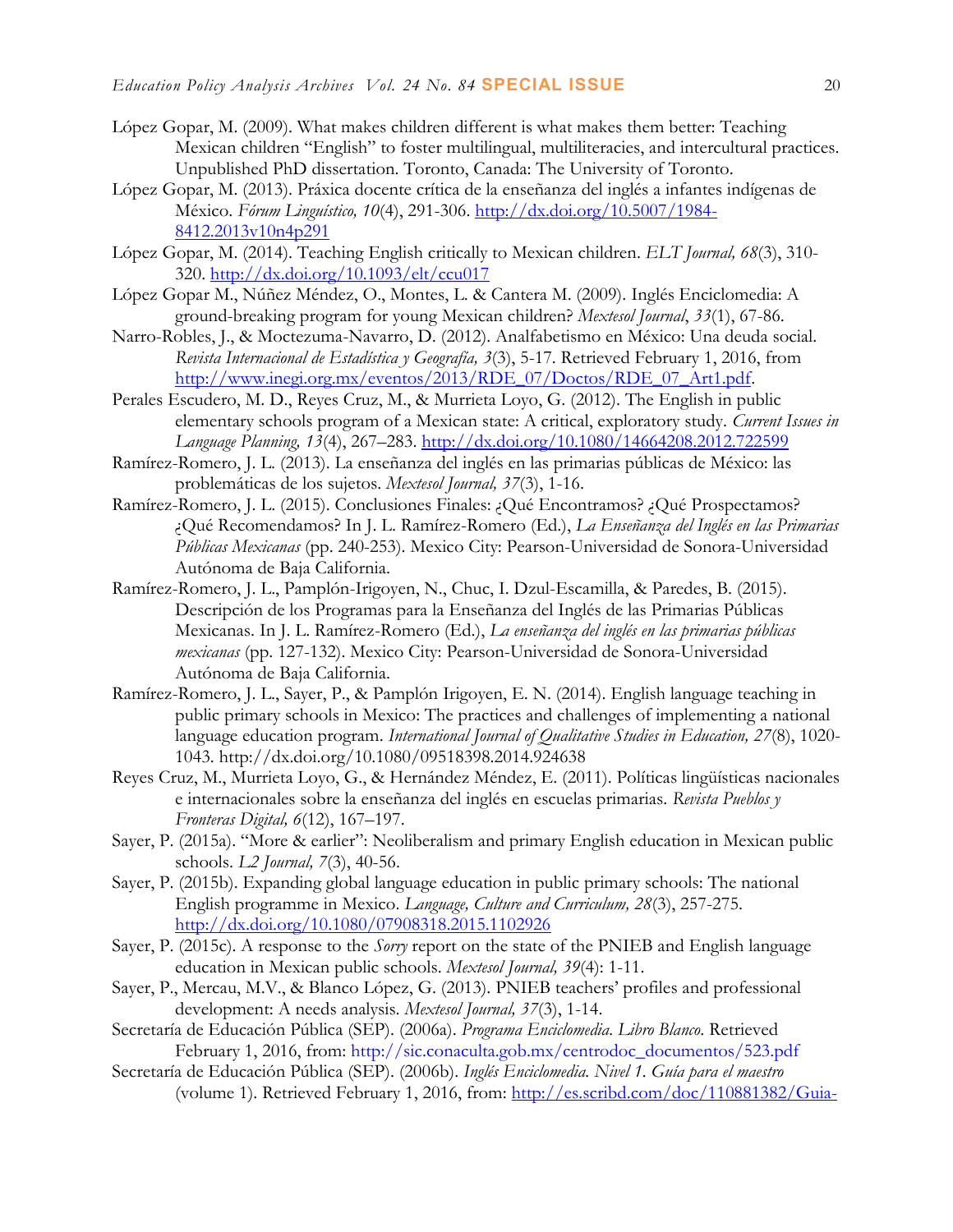[para-el-maestro-Ingles-Enciclomedia-Nivel-1-Volumen-1S](http://es.scribd.com/doc/110881382/Guia-para-el-maestro-Ingles-Enciclomedia-Nivel-1-Volumen-1)ecretaria de Educación Pública (SEP). (2010). *Programa nacional de inglés en educación básica (PNIEB): Fundamentos curriculares de asignatura estatal lengua adicional*. Retrieved February 1, 2016, from: [http://pnieb.net/documentos/index.html.](http://pnieb.net/documentos/index.html)

Secretaria de Educación Pública (SEP). (2011a). *Acuerdo 592, por el que se establece la articulación de la educación básica*. Retrieved February 1, 2016, from:

[http://basica.sep.gob.mx/seb2010/pdf/destacado/Acuerdo\\_592.pdf.](http://basica.sep.gob.mx/seb2010/pdf/destacado/Acuerdo_592.pdf)

- Secretaría de Educación Pública (SEP). (2011b). *Informe de resultados de la etapa de implementación del ciclo 1 y de la etapa piloto de los ciclos 2 y 3 del Programa Nacional de Inglés en Educación Básica. Ciclo escolar 2010-2011.* Mexico City: SEP.
- Secretaría de Educación Pública (SEP). (2014). *Diagnóstico. Programa S246. Fortalecimiento de la Calidad en Educación Básica*. Retrieved February 1, 2016, from: [http://www.sep.gob.mx/work/models/sep1/Resource/5016/1/images/diagnostico\\_del\\_p](http://www.sep.gob.mx/work/models/sep1/Resource/5016/1/images/diagnostico_del_programa_s246.pdf) [rograma\\_s246.pdf.](http://www.sep.gob.mx/work/models/sep1/Resource/5016/1/images/diagnostico_del_programa_s246.pdf)
- Secretaría de Educación Pública (SEP). (2015). Principales Cifras del Sistema Educativo Nacional 2014-2015. Retrieved February 1, 2016, from: [http://planeacion.sep.gob.mx/assets/images/principales\\_cifras/2014\\_2015\\_PRINCIPAL](http://planeacion.sep.gob.mx/assets/images/principales_cifras/2014_2015_PRINCIPALES_CIFRAS_BOLSILLO.pdf)

[ES\\_CIFRAS\\_BOLSILLO.pdfS](http://planeacion.sep.gob.mx/assets/images/principales_cifras/2014_2015_PRINCIPALES_CIFRAS_BOLSILLO.pdf)ecretaría de Gobernación (SEGOB). (2013). Acuerdo número 706 por el que se emiten las Reglas de Operación del Programa de Fortalecimiento de la Calidad en Educación Básica. *Diario Oficial de la Federación (DOF)*. Retrieved February 1, 2016, from: [http://dof.gob.mx/nota\\_detalle.php?codigo=5328357&fecha=28/12/2013.](http://dof.gob.mx/nota_detalle.php?codigo=5328357&fecha=28/12/2013)

UNESCO. (1997). International standard classification of education: ISCED 1997. Retrieved February 1, 2016, from:

[http://www.unesco.org/education/information/nfsunesco/doc/isced\\_1997.htm.](http://www.unesco.org/education/information/nfsunesco/doc/isced_1997.htm)

Villarreal, A., & Olave, I. (2015). Cap. 4. La Propuesta Curricular del Programa Nacional de Inglés en Educación Básica. In J. L. Ramírez-Romero (Ed.), *La enseñanza del inglés en las primarias públicas mexicanas* (pp. 97-114). Mexico City: Pearson-Universidad de Sonora-Universidad Autónoma de Baja California.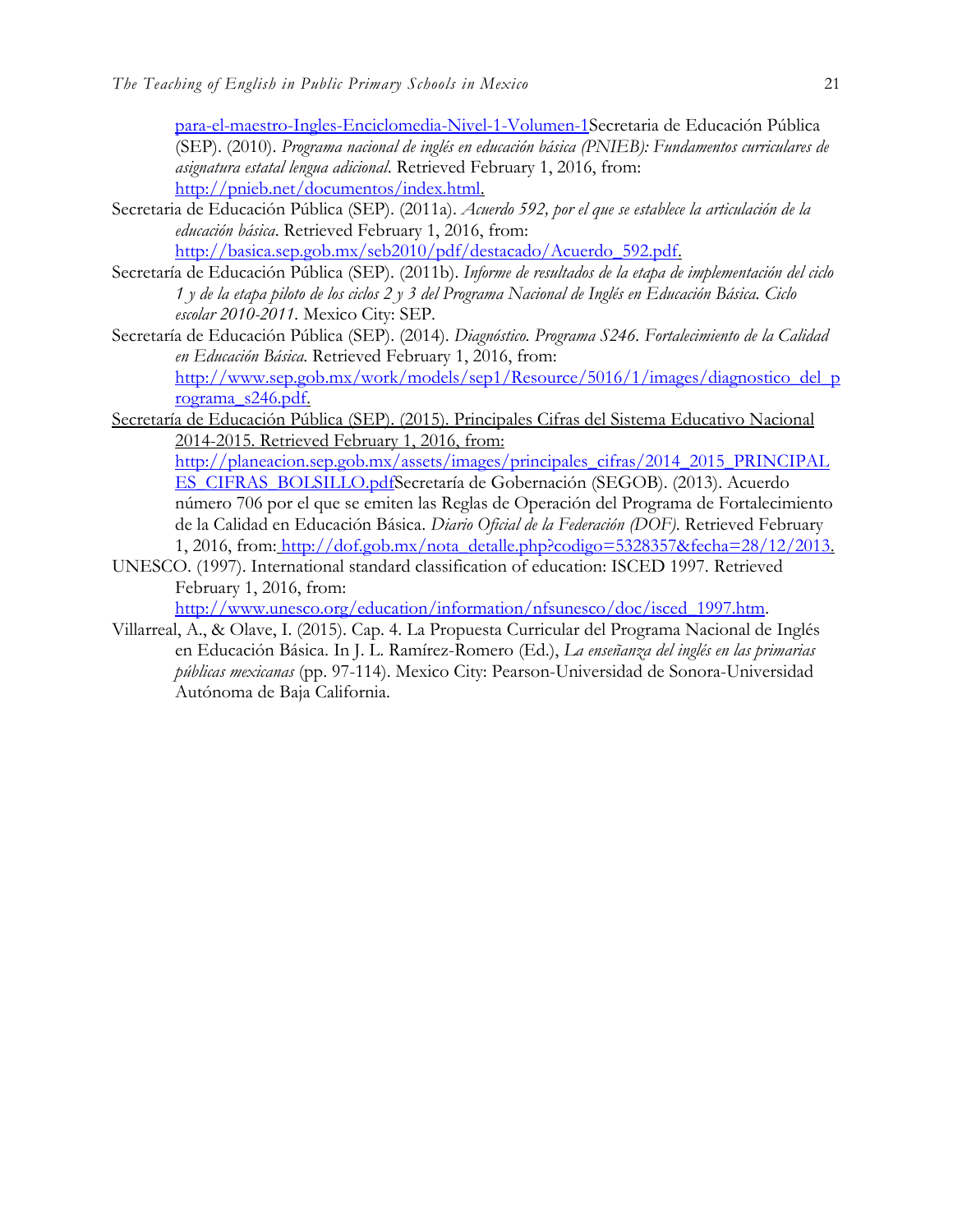## **About the Authors/Guest Editors**

### **José Luis Ramírez-Romero**

Universidad de Sonora(México) [jlrmrz@golfo.uson.mx](mailto:jlrmrz@golfo.uson.mx)

José Luis Ramírez-Romero is professor in the Department of Foreign Languages at the Universidad de Sonora. His research interests include primary language education and the state of the art of Foreign Language Teaching in Mexico and Latin America.

### **Peter Sayer**

The University of Texas at San Antonio [peter.sayer@utsa.edu](mailto:peter.sayer@utsa.edu)

Peter Sayer is an associate professor of applied linguistics/TESOL in the Department of Bicultural-Bilingual Studies at the University of Texas at San Antonio. His research interests include educational sociolinguistics and primary language education in the US and Mexico.

# **SPECIAL ISSUE English Language Teaching in Public Primary Schools in Latin America**

# education policy analysis archives

Volume 24 Number 84 August 1, 2016 ISSN 1068-2341

# $(c<sub>c</sub>)$

SOME RIGHTS RESERVED Readers are free to copy, display, and distribute this article, as long as the work is attributed to the author(s) and **Education Policy Analysis Archives,** it is distributed for noncommercial purposes only, and no alteration or transformation is made in the work. More details of this Creative Commons license are available at

http://creativecommons.org/licenses/by-nc-sa/3.0/. All other uses must be approved by the author(s) or **EPAA**. **EPAA** is published by the Mary Lou Fulton Institute and Graduate School of Education at Arizona State University Articles are indexed in CIRC (Clasificación Integrada de Revistas Científicas, Spain), DIALNET (Spain), [Directory of Open Access Journals,](http://www.doaj.org/) EBSCO Education Research Complete, ERIC, Education Full Text (H.W. Wilson), QUALIS A2 (Brazil), SCImago Journal Rank; SCOPUS, SOCOLAR (China).

Please contribute commentaries at http://epaa.info/wordpress/ and send errata notes to [Audrey.beardsley@asu.edu](mailto:Audrey.beardsley@asu.edu)

**Join EPAA's Facebook community** at<https://www.facebook.com/EPAAAAPE> and **Twitter feed** @epaa\_aape.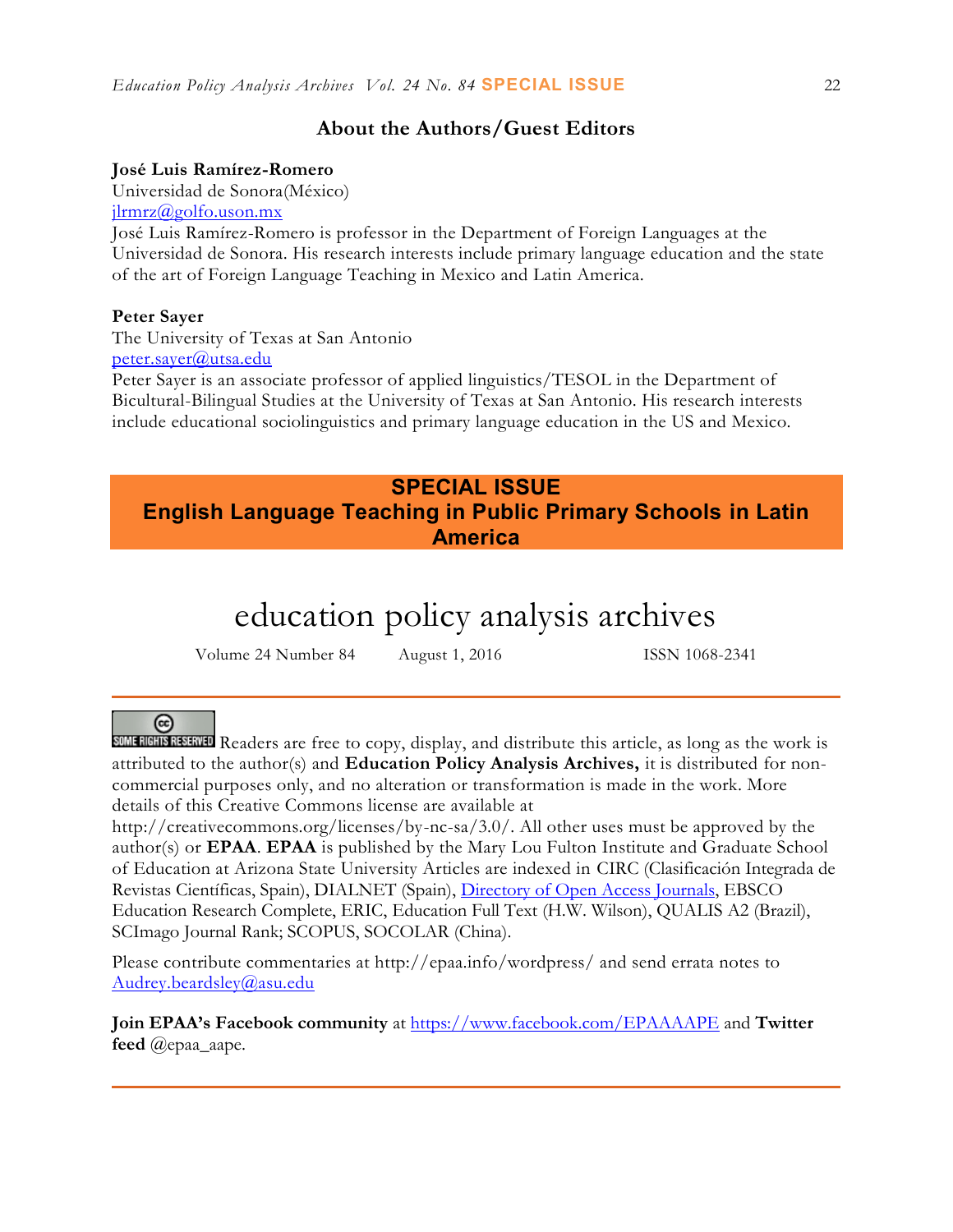## education policy analysis archives editorial board

#### Lead Editor: **Audrey Amrein-Beardsley** (Arizona State University) Consulting Editor: **Gustavo E. Fischman** (Arizona State University) Associate Editors: **Sherman Dorn**, **David R. Garcia**, **Eugene Judson**, **Jeanne M. Powers** (Arizona State University)

**Cristina Alfaro** San Diego State University

**Gary Anderson** New York University

**Michael W. Apple** University of Wisconsin, Madison **Jeff Bale** OISE, University of Toronto, Canada

**David C. Berliner** Arizona State University

**Casey Cobb** University of Connecticut

**Arnold Danzig** San Jose State University

**Linda Darling-Hammond**  Stanford University

**Elizabeth H. DeBray** University of Georgia

**Chad d'Entremont** Rennie Center for Education Research & Policy

**John Diamond** University of Wisconsin, Madison

**Matthew Di Carlo** Albert Shanker Institute

**Michael J. Dumas** University of California, Berkeley

**Kathy Escamilla** University of Colorado, Boulder

**Melissa Lynn Freeman** Adams State College

**Rachael Gabriel** University of Connecticut

**Amy Garrett Dikkers** University of North Carolina, Wilmington

**Gene V Glass** Arizona State University

**Ronald Glass** University of California, Santa Cruz

**Jacob P. K. Gross** University of Louisville

**Julian Vasquez Heilig** California State University, Sacramento **Aaron Bevanot** SUNY Albany **Kimberly Kappler Hewitt** University of North Carolina Greensboro

**Aimee Howley** Ohio University **Noah Sobe** Loyola University

**Henry Braun** Boston College **Steve Klees** University of Maryland **Nelly P. Stromquist** University of

**Jaekyung Lee S**UNY Buffalo

**Jessica Nina Lester** Indiana University

**Amanda E. Lewis** University of Illinois, Chicago

**Chad R. Lochmiller** Indiana University

**Christopher Lubienski** University of Illinois, Urbana-Champaign

**Sarah Lubienski** University of Illinois, Urbana-Champaign

**William J. Mathis** University of Colorado, Boulder

**Michele S. Moses** University of Colorado, Boulder

**Julianne Moss** Deakin University, Australia

**Sharon Nichols** University of Texas, San Antonio

**Eric Parsons** University of Missouri-Columbia

**Susan L. Robertson** Bristol University, UK

**Gloria M. Rodriguez** University of California, Davis **R. Anthony Rolle** University of Houston **A. G. Rud** Washington State University

**Eric M. Haas** WestEd **Patricia Sánchez** University of University of Texas, San Antonio **Janelle Scott** University of California, Berkeley **Jack Schneider** College of the Holy Cross

Maryland

**Benjamin Superfine** University of Illinois, Chicago

**Maria Teresa Tatto**  Michigan State University

**Adai Tefera** Virginia Commonwealth University

**Tina Trujillo** University of California, Berkeley

**Federico R. Waitoller** University of Illinois, Chicago

**Larisa Warhol** University of Connecticut

**John Weathers** University of Colorado, Colorado Springs

**Kevin Welner** University of Colorado, Boulder

**Terrence G. Wiley** Center for Applied Linguistics

**John Willinsky**  Stanford University

**Jennifer R. Wolgemuth University of** South Florida

**Kyo Yamashiro** Claremont Graduate University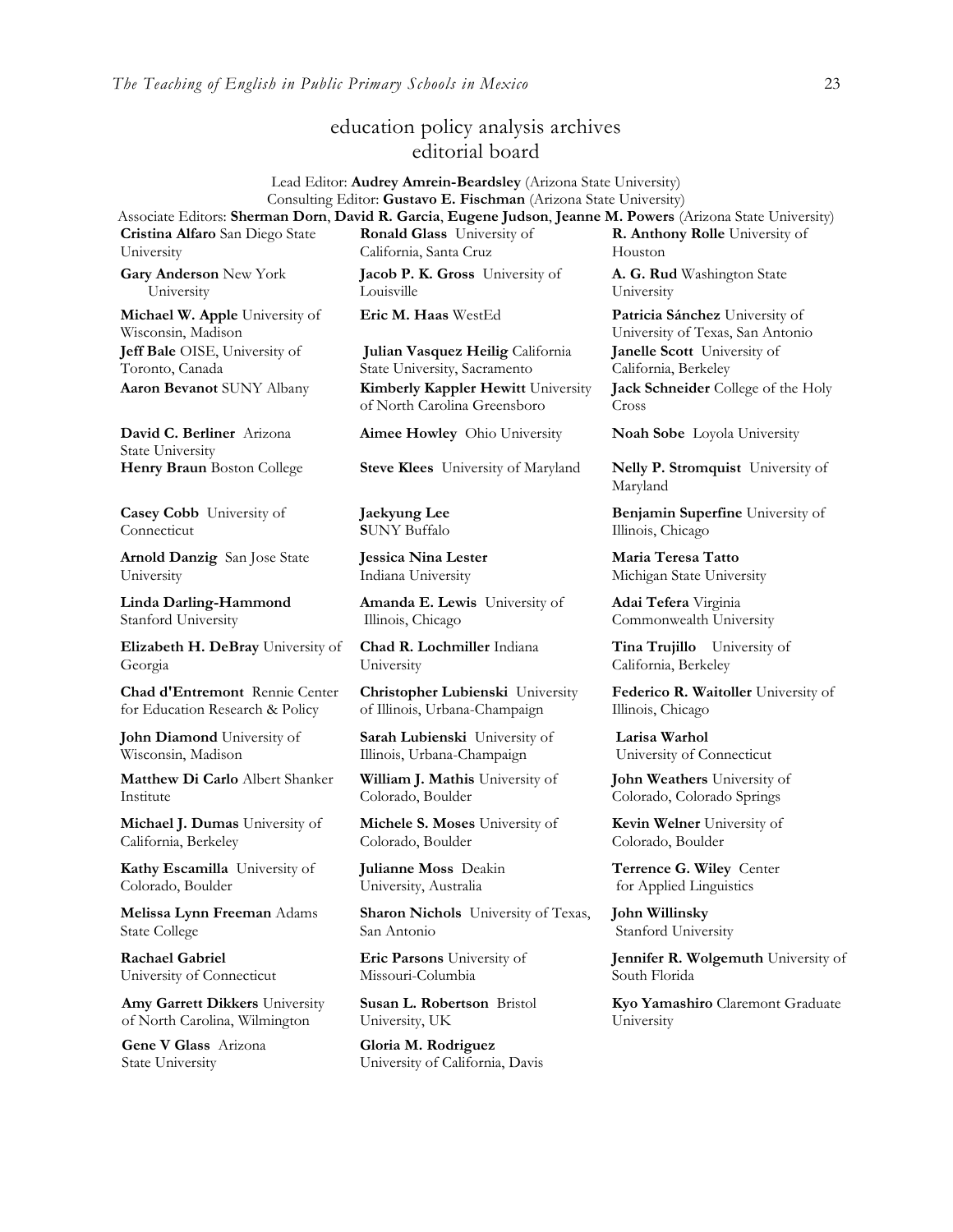*Education Policy Analysis Archives Vol. 24 No. 84* **SPECIAL ISSUE** 24

## archivos analíticos de políticas educativas consejo editorial

Editor Consultor: **Gustavo E. Fischman** (Arizona State University) Editores Asociados: **Armando Alcántara Santuario** (UNAM), **Jason Beech, (Universidad de San Andrés), Ezequiel Gomez Caride, Pontificia Universidad Católica Argentina), Antonio Luzon, Universidad de Granada**

**Claudio Almonacid** Universidad Metropolitana de Ciencias de la Educación, Chile **Miguel Ángel Arias Ortega**  Universidad Autónoma de la Ciudad de México **Xavier Besalú Costa**  Universitat de Girona, España

**[Xavier Bonal](javascript:openRTWindow() Sarro** Universidad Autónoma de Barcelona, España

**[Antonio Bolívar](javascript:openRTWindow() Boitia** Universidad de Granada, España

**[José Joaquín Brunner](javascript:openRTWindow()** Universidad Diego Portales, Chile

**[Damián Canales Sánchez](javascript:openRTWindow()** Instituto Nacional para la Evaluación de la Educación, México

**Gabriela de la Cruz Flores** Universidad Nacional Autónoma de México

**[Marco Antonio Delgado Fuentes](javascript:openRTWindow()** Universidad Iberoamericana, México **[Inés Dussel](javascript:openRTWindow()**, DIE-CINVESTAV, México

**[Pedro Flores Crespo](javascript:openRTWindow()** Universidad Iberoamericana, México

**Ana María García de Fanelli**  Centro de Estudios de Estado y Sociedad (CEDES) CONICET, Argentina

**Juan Carlos González Faraco**  Universidad de Huelva, España

**María Clemente Linuesa**  Universidad de Salamanca, España

**Jaume Martínez Bonafé** Universitat de València, España

**Alejandro Márquez Jiménez**  Instituto de Investigaciones sobre la Universidad y la Educación, UNAM, México **María Guadalupe Olivier Tellez**,

Universidad Pedagógica Nacional, México

**[Miguel Pereyra](javascript:openRTWindow()** Universidad de Granada, España

**[Mónica Pini](javascript:openRTWindow()** Universidad Nacional de San Martín, Argentina

**Omar Orlando Pulido Chaves** Instituto para la Investigación Educativa y el Desarrollo Pedagógico (IDEP) **[José Luis Ramírez](javascript:openRTWindow() Romero** Universidad Autónoma de Sonora, México **[Paula Razquin](javascript:openRTWindow()** Universidad de San Andrés, Argentina

**José Ignacio Rivas Flores** Universidad de Málaga, España **[Miriam Rodríguez Vargas](javascript:openRTWindow()** Universidad Autónoma de Tamaulipas, México **José Gregorio Rodríguez**  Universidad Nacional de Colombia, Colombia **[Mario Rueda Beltrán](javascript:openRTWindow()** Instituto de Investigaciones sobre la Universidad y la Educación, UNAM, México **José Luis San Fabián Maroto**  Universidad de Oviedo, España

**[Jurjo Torres Santomé](javascript:openRTWindow()**, Universidad de la Coruña, España

**[Yengny Marisol Silva Laya](javascript:openRTWindow()** Universidad Iberoamericana, México **Juan Carlos Tedesco** Universidad Nacional de San Martín, Argentina

**Ernesto Treviño Ronzón** Universidad Veracruzana, México

**[Ernesto Treviño](javascript:openRTWindow() Villarreal** Universidad Diego Portales Santiago, Chile **[Antoni Verger Planells](javascript:openRTWindow()** Universidad Autónoma de Barcelona, España **[Catalina Wainerman](javascript:openRTWindow()** Universidad de San Andrés, Argentina **Juan Carlos Yáñez Velazco** Universidad de Colima, México